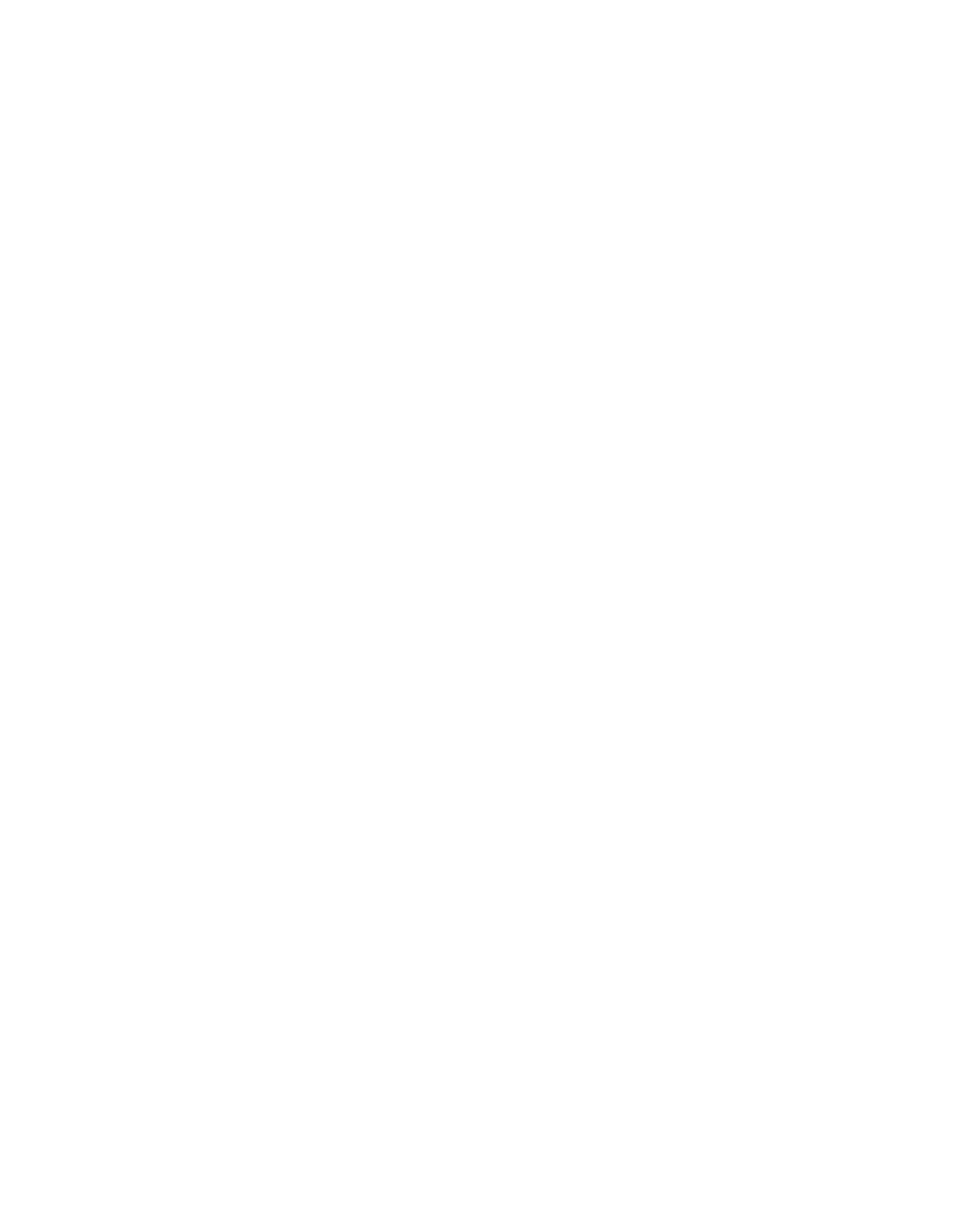# **TEXAS STATE PLAN FOR THE EDUCATION OF GIFTED/TALENTED STUDENTS**

**Revised April 2019**

**Texas Education Agency 1701 North Congress Avenue Austin, Texas 78701**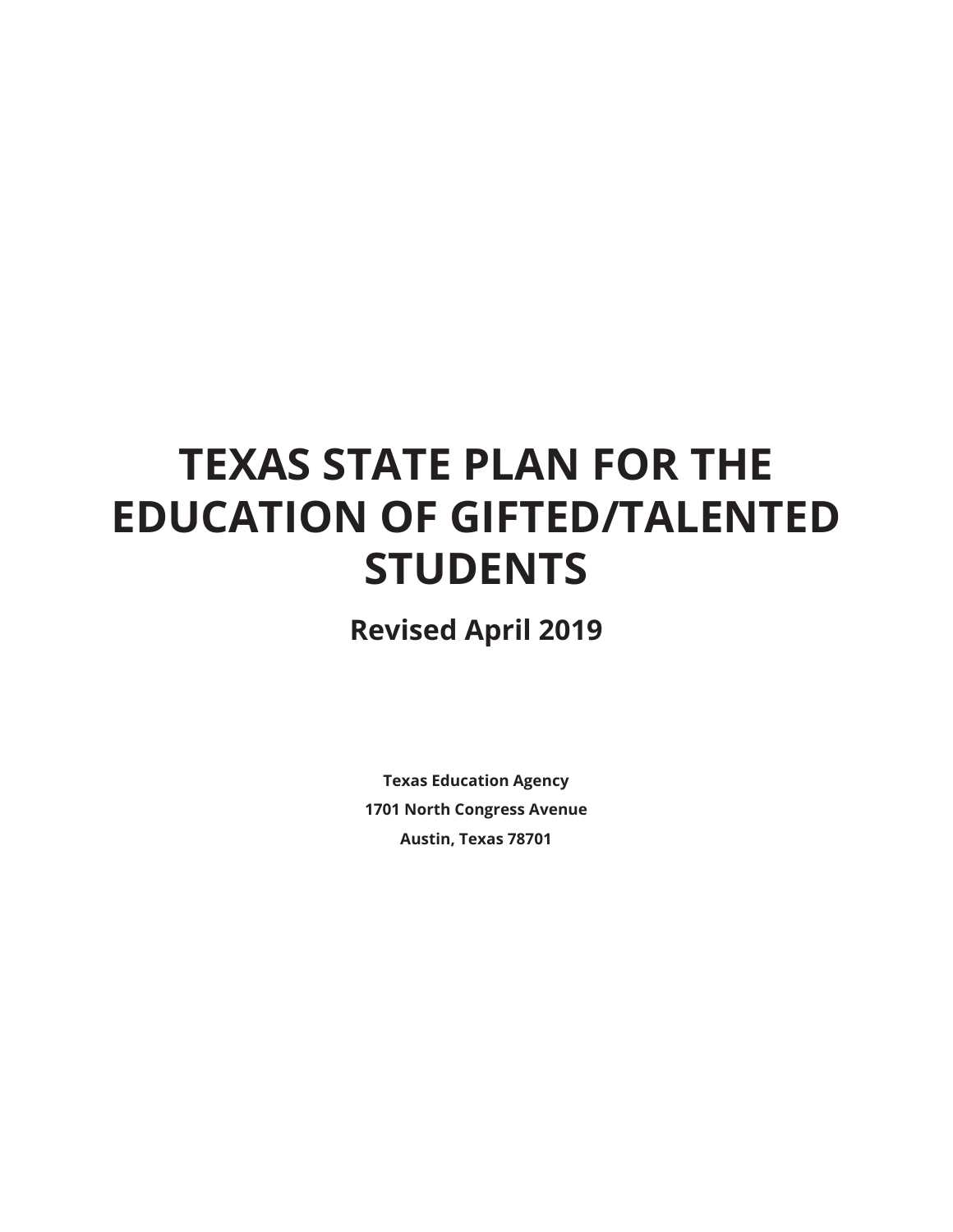### Copyright © 2019 Notice

The materials are copyrighted © and trademarked ™ as the property of the Texas Education Agency (TEA) and may not be reproduced without the express written permission of TEA, except under the following conditions:

- Texas public school districts, charter schools, and Education Service Centers may reproduce and use copies of the Materials and Related Materials for the districts' and schools' educational use without obtaining permission from TEA.
- Residents of the state of Texas may reproduce and use copies of the Materials and Related Materials for individual personal use only without obtaining written permission of TEA.
- • Any portion reproduced must be reproduced in its entirety and remain unedited, unaltered, and unchanged in any way.
- No monetary charge can be made for the reproduced materials or any document containing them; however, a reasonable amount to cover only the cost of reproduction and distribution may be charged.

Private entities or persons located in Texas that are not Texas public school districts, Texas Education Service Centers, or Texas charter schools or any entity, whether public or private, educational or non-educational, located outside the state of Texas MUST obtain written approval from TEA and will be required to enter into a license agreement that may involve the payment of a licensing fee or a royalty.

For information, contact:

Office of Copyrights, Trademarks, License Agreements, and Royalties

Texas Education Agency

1701 N. Congress Ave.

Austin, TX 78701-1494

Phone: 512-463-9270 or 512-463-9437

Email: copyrights@tea.state.tx.us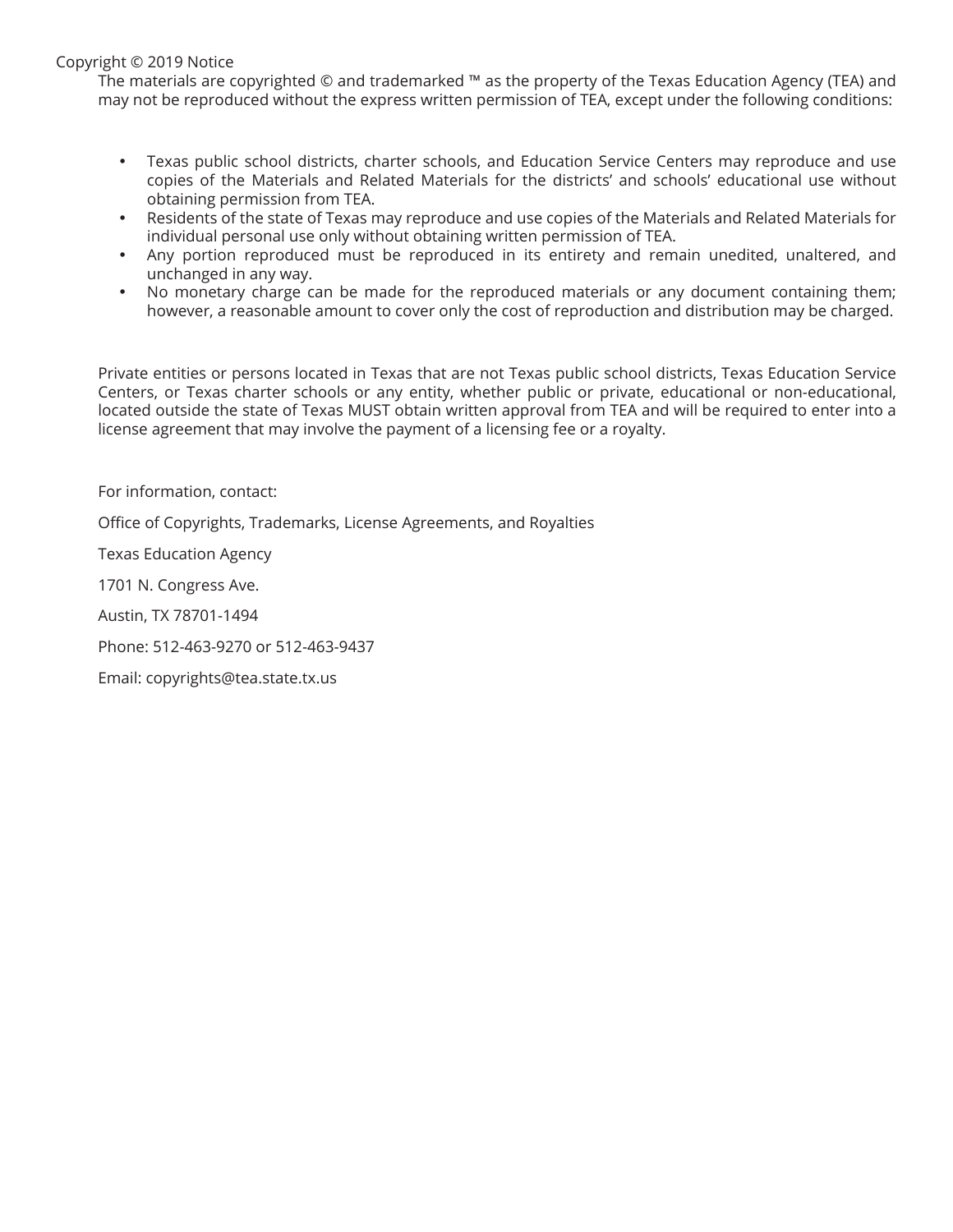

July 2019

I am pleased to support the State Board of Education's (SBOE's) recent approval of a revised Texas State Plan for the Education of Gifted/Talented Students (State Plan). The 2019 version of this document provides accountability standards and guidance to districts as they meet the unique needs of an important special population in Texas.

The Texas Education Code (TEC) requires that the SBOE periodically update a state plan for the education of gifted/talented (G/T) students to guide school districts in establishing and improving services for identified students (TEC §29.123). The SBOE approved the updated language in June 2019. The 2019 State Plan is formatted to accomplishable standards for accountability while recognizing exemplary actions. The accountability standards clarify requirements so that districts may more easily understand and meet them. It also makes use of language and recommendations which closely correspond to current research regarding best practices for G/T services.

The State Plan references and recommends the Texas Performance Standards Project (TPSP). First established through the General Appropriations Act of the 76th Texas Legislature, the TPSP is now established by TEC §39.236 (added by House Bill 3, 81st Texas Legislature) as the primary tool for assessing the effectiveness of gifted services. I am pleased to support the TPSP, the first assessment program of its kind in the nation for evaluation of G/T services.

Finally, the 2019 State Plan is fully aligned with the TEC requiring the responsibility for compliance monitoring of educational programs (TEC §7.028).

Through implementing the SBOE's newly-approved State Plan beginning in school year 2019-2020, Texas districts will be better equipped to impact the educational experience for their G/T students.

Mike Morath

Commissioner of Education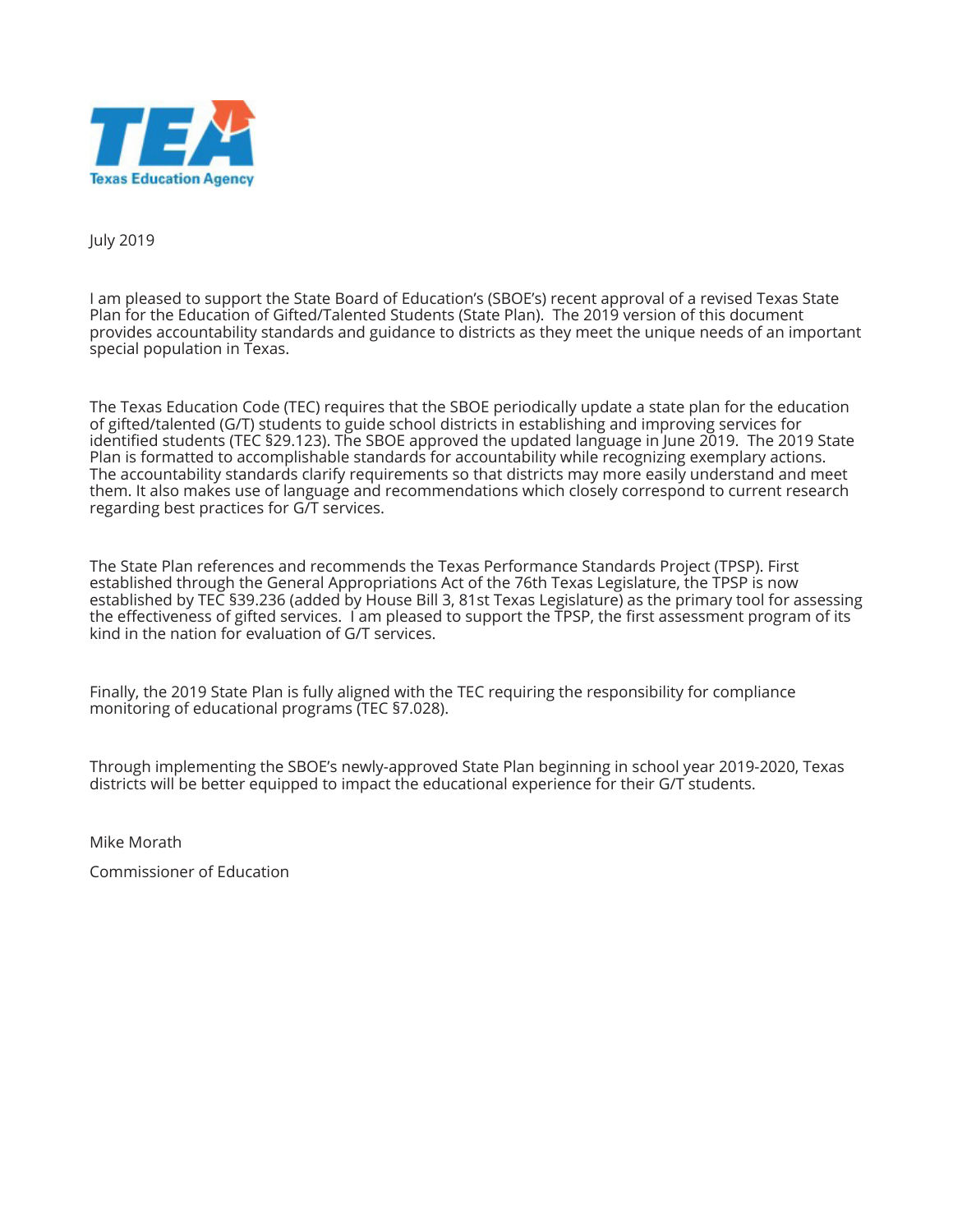# **TEXAS STATE BOARD OF EDUCATION**

**Donna Bahorich, Chair**

**Marty Rowley, Vice Chair**

**Georgina Pérez, Secretary**

# **COMMITTEE ON INSTRUCTION**

SUE MELTON-MALONE, CHAIR PAM LITTLE, VICE CHAIR AICHA DAVIS GEORGINA C. PÉREZ MARTY ROWLEY

# **COMMITTEE ON SCHOOL FINANCE/PERMANENT SCHOOL FUND**

TOM MAYNARD, CHAIR LAWRENCE A. ALLEN, JR., VICE CHAIR PATRICIA HARDY KEN MERCER DONNA BAHORICH

# **COMMITTEE ON SCHOOL INITIATIVES**

BARBARA CARGILL, CHAIR MARISA B. PEREZ-DIAZ, VICE CHAIR RUBEN CORTEZ, JR. KEVEN ELLIS MATT ROBINSON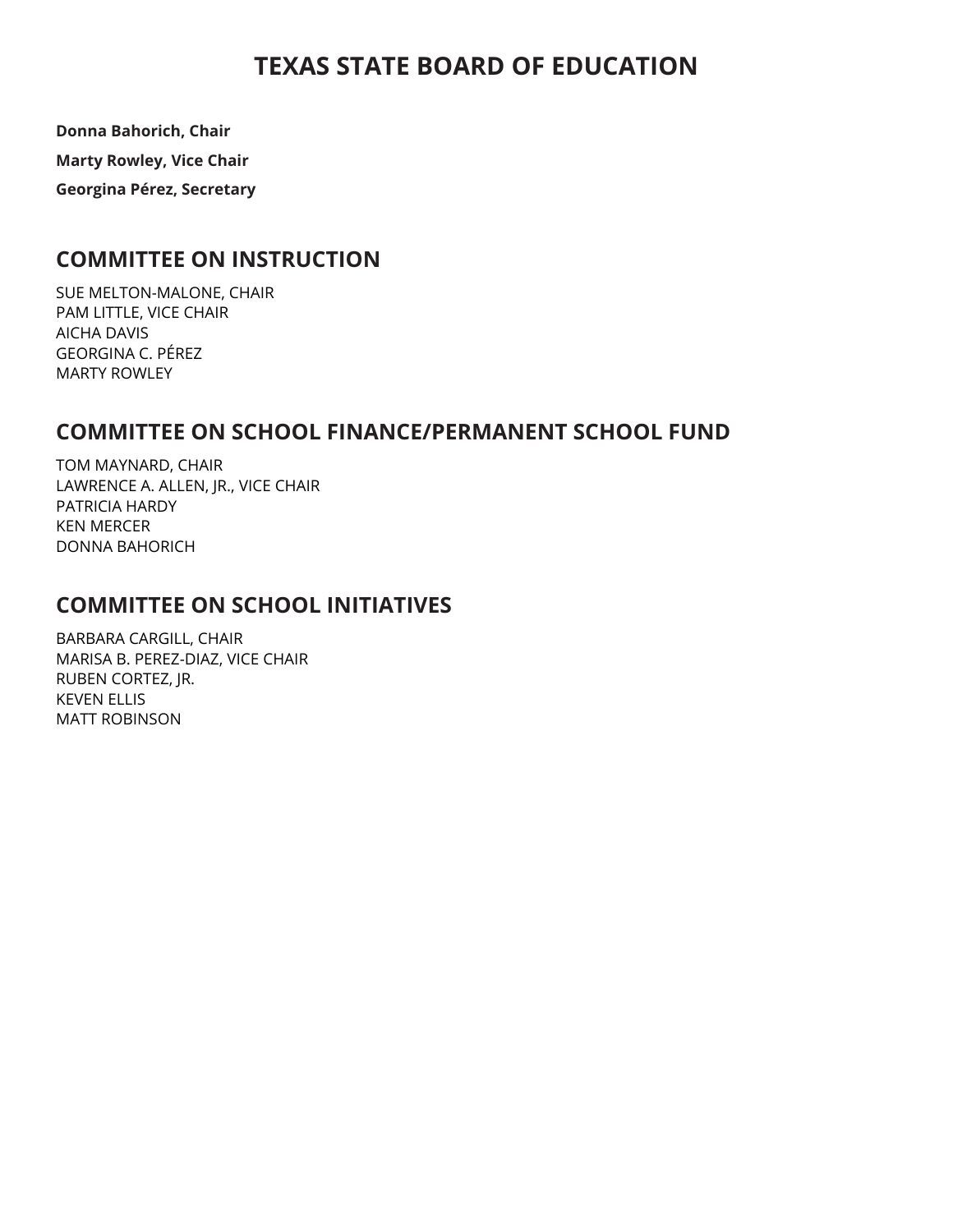# **ACKNOWLEDGMENTS**

# **COMMISSIONER'S ADVISORY COUNCIL ON THE EDUCATION OF GIFTED/ TALENTED STUDENTS**

TODD KETTLER, CHAIR D'LANA BARBAY DR. RENÉ GUTIÉRREZ JEFF DAVILA KIMBERLY KINDRED BRENDA MACIAS ROLANDO RUVALCABA MITCH MORKEN PAULINA VAN EEDEN HILL EMILY VILLAMAR-ROBBINS ANN WINK

# **EDUCATION SERVICE CENTER REGION 13 DIVISION OF TEXAS INITIATIVES**

ERIN ROMERO SAMANTHA MUNOZ LAURA CHERRY

# **TEXAS EDUCATION AGENCY**

MONICA BREWER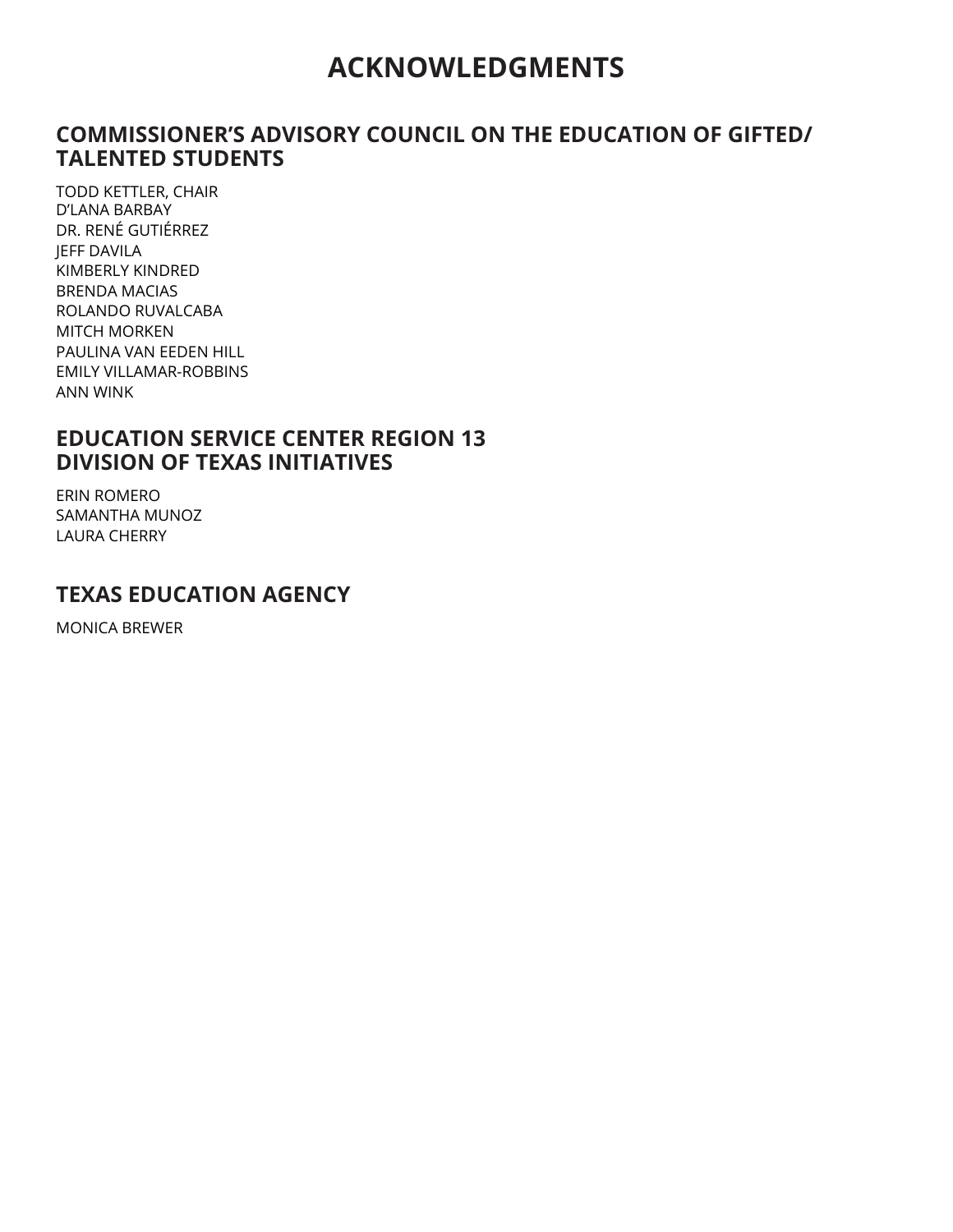# **Table of Contents**

| TEXAS EDUCATION CODE, CHAPTER 29. EDUCATIONAL PROGRAMS, SUBCHAPTER D. EDUCATIONAL PROGRAMS     |  |
|------------------------------------------------------------------------------------------------|--|
| TEXAS EDUCATION CODE, CHAPTER 42. FOUNDATION SCHOOL PROGRAM, SUBCHAPTER C. SPECIAL             |  |
| TEXAS ADMINISTRATIVE CODE, TITLE 19, PART II; CHAPTER 89. ADAPTATIONS FOR SPECIAL POPULATIONS; |  |
|                                                                                                |  |
|                                                                                                |  |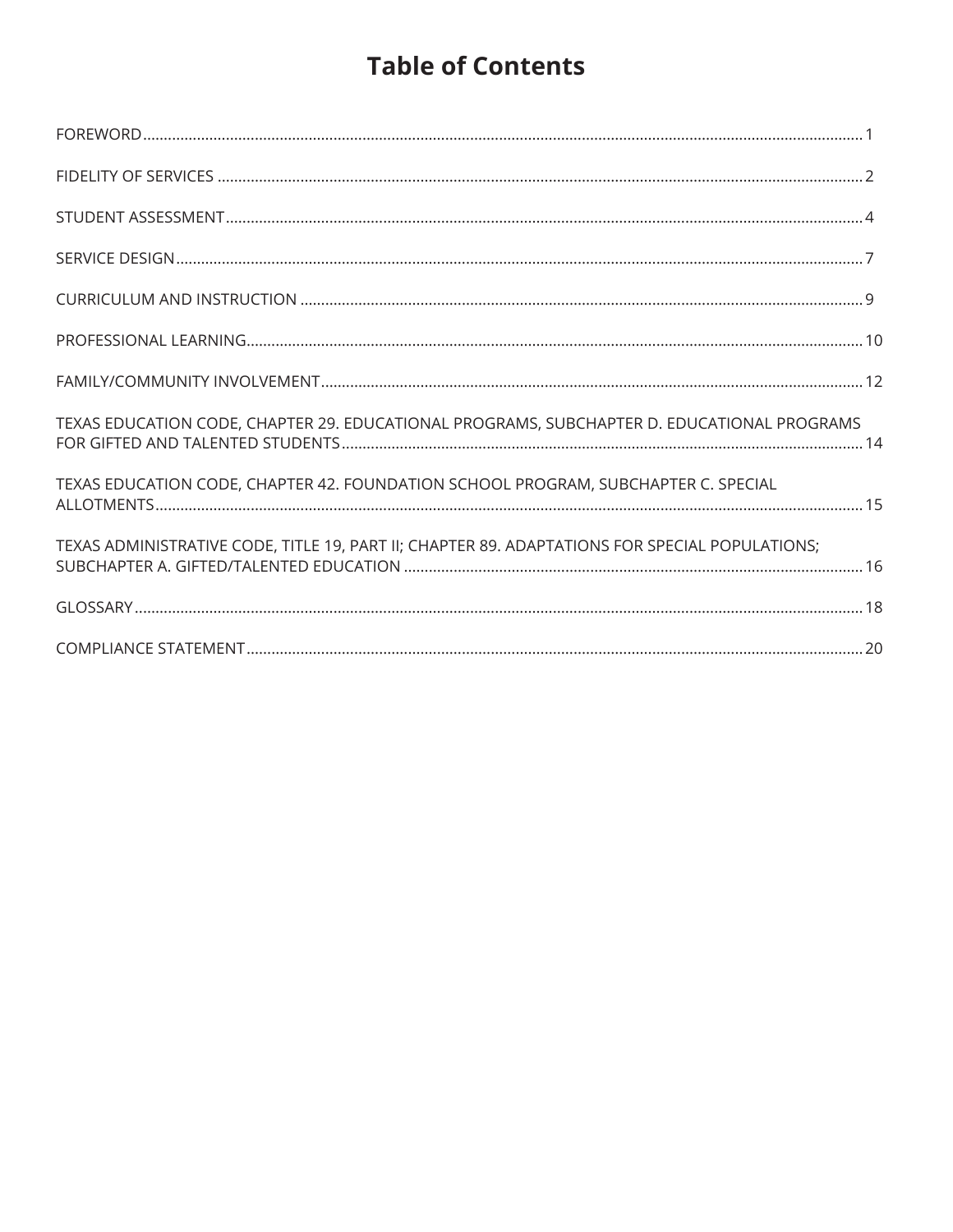# **FOREWORD**

In 1977, the Texas Legislature passed its first legislation concerning the education of gifted/talented (G/T) students. In 1979, state funds for providing services to G/T children were made available, but providing such services was optional for school districts. In 1987, the Texas Legislature mandated that all school districts must identify and serve G/T students at all grade levels. In 1990, the *Texas State Plan for the Education of Gifted/Talented Students* (State Plan) was adopted by the Texas State Board of Education (SBOE) that included a commitment to high-level learning opportunities for G/T learners expressed in the following goal:

# **STATE GOAL FOR SERVICES FOR GIFTED/TALENTED STUDENTS**

Students who participate in services designed for gifted/talented students will demonstrate skills in self-directed learning, thinking, research, and communication as evidenced by the development of innovative products and performances that reflect individuality and creativity and are advanced in relation to students of similar age, experience, or environment. High school graduates who have participated in services for gifted/talented students will have produced products and performances of professional quality as part of their program services.

In 1999, the 76<sup>th</sup> Texas Legislature introduced Rider 69, which spurred the initial development and ongoing refinement of the Texas Performance Standards Project for Gifted/Talented Students (TPSP) as a vehicle through which districts might address the stated goal. With the TPSP and ongoing research to inform and improve practice, Texas educators are committed to meeting the unique needs of G/T students and to expanding the ways to do so. To learn more about programs and resources for G/T education in Texas, visit the Texas Education Agency (TEA) G/T website at

https://tea.texas.gov/Academics/Special\_Student\_Populations/Gifted\_and\_Talented\_Education/Gifted\_Talented\_ Education, contact a local Texas public school district or regional education service center (ESC), or email TEA at gted@tea.texas.gov.

Pursuant to Section 29.123 of the Texas Education Code (TEC), the State Plan forms the basis of G/T standards of services and divides them into the categories of accountability and exemplary. The plan offers an outline for services without prohibitive regulation. Districts are accountable for services as described in the State Plan where performance measures are included for six aspects of G/T service design. The accountability standards reflect actions required in state law and/or SBOE rule. Many districts, in collaboration with their communities, will provide more comprehensive services incorporating research-based best practices for G/T learners.

To offer some guidance to those districts and campuses, standards for "exemplary" performance are included in the plan and provide viable targets that local district educators seeking excellence, both for their district and for their students, may strive to attain.

The TEA assists districts in providing comprehensive services to G/T learners in the following ways:

- Provides information on best practices, developments, and achievements in the field of G/T education to all interested parties
- Develops materials designed to assist districts in the development and implementation of model assessment procedures and services
- Facilitates partnerships among parents, institutions of higher education, communities, and school districts to design comprehensive G/T services
- Sponsors demonstration projects and develops materials that support the implementation of Advanced Placement and International Baccalaureate programs that are differentiated for the G/T students
- Collaborates with business and industry to provide additional opportunities for G/T students
- Monitors and implements any state and/or federal legislation designed to provide educational opportunities for G/T students

Through the combined efforts of the TEA, the Education Service Centers, local district personnel, colleges and universities, and the communities they serve, *all* children will experience an academically challenging education that enables them to maximize their potential.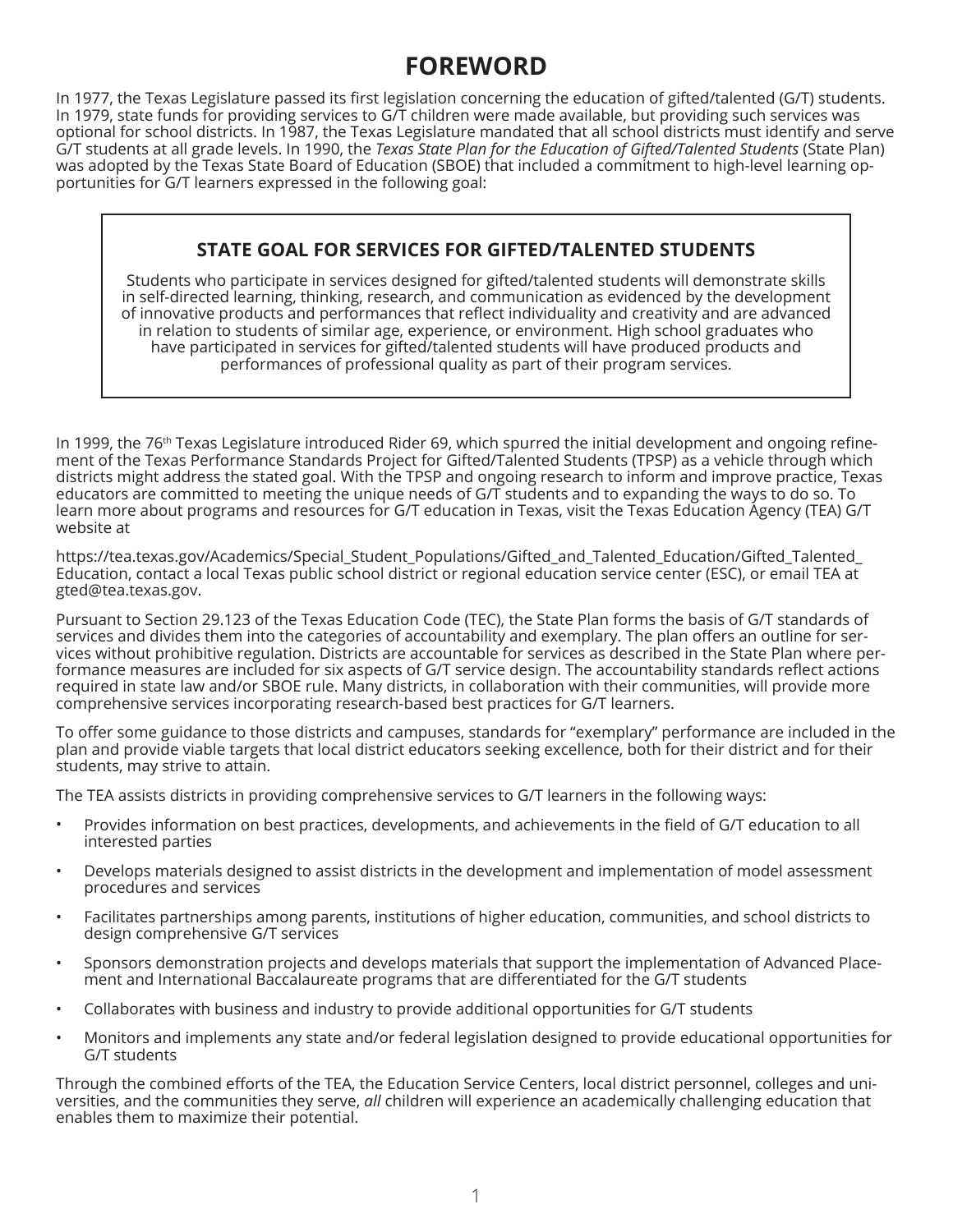# **FIDELITY OF SERVICES**

#### **School districts comply with gifted/talented accountability standards and monitor the effectiveness of assessment and services for gifted/talented students.**

| Accountability                                                                                                                                                                                                                                                                                                                                     | <b>Exemplary</b>                                                                                                                                                                                                                                     |
|----------------------------------------------------------------------------------------------------------------------------------------------------------------------------------------------------------------------------------------------------------------------------------------------------------------------------------------------------|------------------------------------------------------------------------------------------------------------------------------------------------------------------------------------------------------------------------------------------------------|
| 1.1 Student assessment and services are in<br>compliance with the Texas State Plan for the<br>Education of Gifted/Talented Students (19 TAC<br>§89.5).                                                                                                                                                                                             |                                                                                                                                                                                                                                                      |
| 1.2 Gifted/talented education policies<br>and procedures are reviewed and<br>recommendations for improvement are made<br>by an advisory group of community members,<br>parents of gifted/talented students, school<br>staff, and gifted/talented education staff, who<br>meet regularly for that purpose.                                          |                                                                                                                                                                                                                                                      |
| 1.3 To the extent that state funding is provided<br>for gifted/talented student education, no more<br>than 45% of state funds allocated for gifted/<br><b>Reporting Module (Financial Accountability</b><br>Resource Guide). At least 55% of the funds<br>allocated to gifted/talented education is<br>spent on assessment and services for gifted | 1.3.1 To the extent that state funding is<br>provided for gifted/talented student<br>education, additional funding from<br>talented aducation is spentic able twith the repeal of TECS42.156 is used<br>to supplement the state and local<br>funding |
| students (19 TAC §105.11).<br>1.4 To the extent that state funding is provided<br>for gifted/talented student education,<br>local funding for gifted/talented education<br>programs is used to supplement the state<br>funding.                                                                                                                    |                                                                                                                                                                                                                                                      |
| 1.5 Annual evaluation activities are conducted<br>for the purpose of continued service<br>development.                                                                                                                                                                                                                                             | 1.5.1 Ongoing formative and summative<br>evaluation strategies, based on<br>quantitative and qualitative data, are<br>reviewed by the school board and used<br>for substantive program improvement<br>and development.                               |
| 1.6 Long-range evaluation of services is based<br>on evidence obtained through gifted/<br>talented-appropriate performance measures<br>such as those provided through the Texas<br>Performance Standards Project (TPSP).                                                                                                                           |                                                                                                                                                                                                                                                      |
| 1.7 The development and delivery of curriculum<br>for gifted/talented students is monitored<br>regularly by trained administrators.                                                                                                                                                                                                                |                                                                                                                                                                                                                                                      |
| 1.8 District guidelines for evaluation of resources<br>used to serve gifted/talented students are<br>established and used in selecting materials<br>that are appropriate for differentiated<br>learning.                                                                                                                                           |                                                                                                                                                                                                                                                      |
| 1.9 Curriculum for gifted/talented students is<br>modified based on annual evaluations.                                                                                                                                                                                                                                                            | 1.9.1 Gifted/talented curriculum is designed<br>and evaluated through collaboration<br>by specialists in content areas, special<br>populations, instructional techniques,<br>and gifted/talented education.                                          |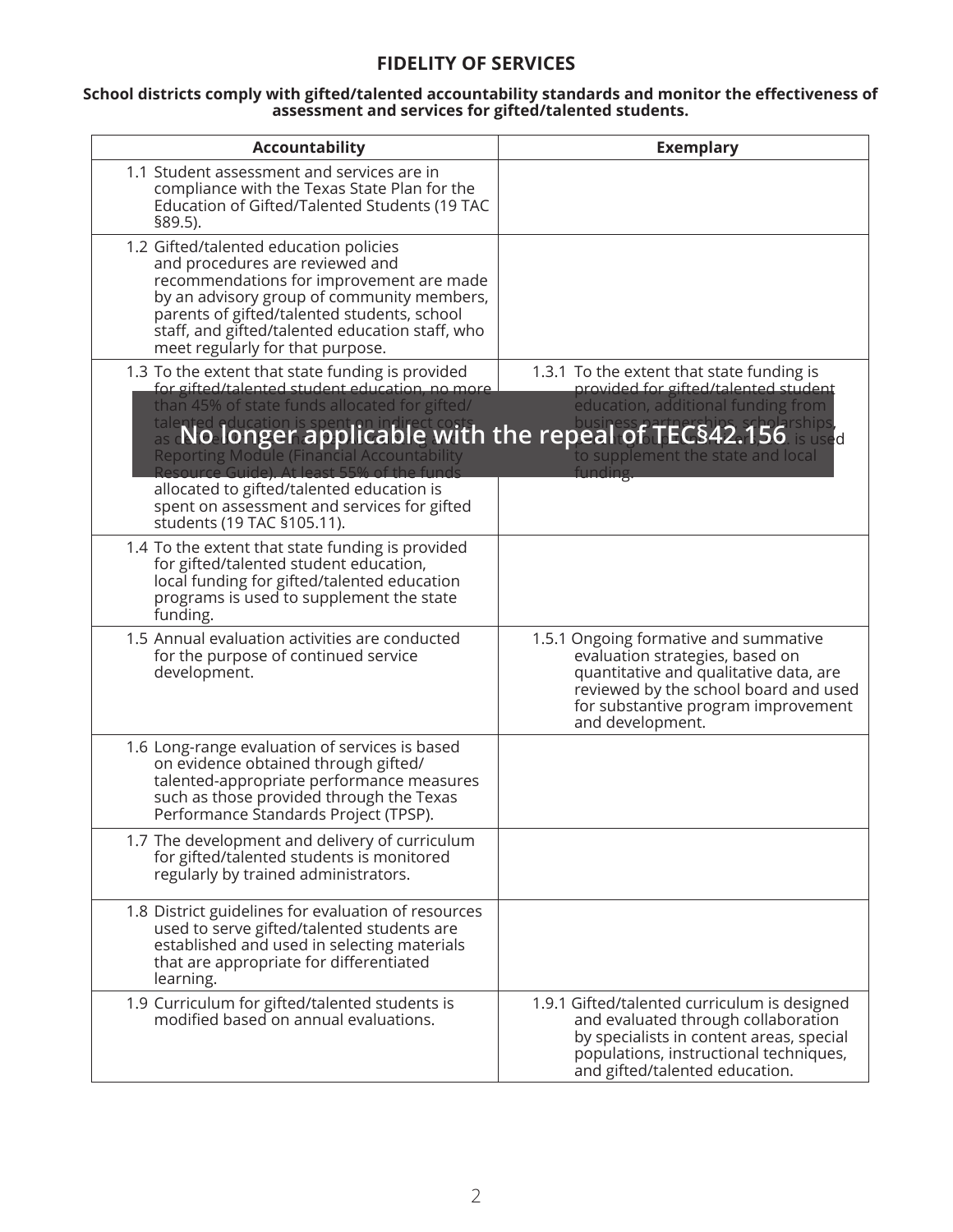| <b>Accountability</b>                                                                                                                                                                                                                                         | <b>Exemplary</b>                                                                                                                                                                                                                                                                               |
|---------------------------------------------------------------------------------------------------------------------------------------------------------------------------------------------------------------------------------------------------------------|------------------------------------------------------------------------------------------------------------------------------------------------------------------------------------------------------------------------------------------------------------------------------------------------|
| 1.10 Develop a comprehensive manual or<br>program guide describing all gifted/<br>talented programs, services, assessments,<br>and communication, which is accessible<br>to parents, community and students and<br>includes district G/T contact information. | 1.10.1 Develop a comprehensive manual<br>or program guide describing all<br>gifted/talented programs, services,<br>assessments, and communication<br>which is accessible to parents,<br>community and students including<br>district G/T contact information that<br>is reported to the state. |
| 1.11 For any standard of service for which the<br>district is out of compliance, develop a<br>written plan specifying actions and timelines<br>for achieving compliance.                                                                                      |                                                                                                                                                                                                                                                                                                |
| 1.12 Funds used for programs and services must<br>be determined effective and consistent with<br>the standards set forth in this document.                                                                                                                    |                                                                                                                                                                                                                                                                                                |
|                                                                                                                                                                                                                                                               | 1.13.1 Release time and/or extended contracts<br>are provided to enable teachers at all<br>levels to form horizontal and vertical<br>teams that coordinate gifted/talented<br>services in the district.                                                                                        |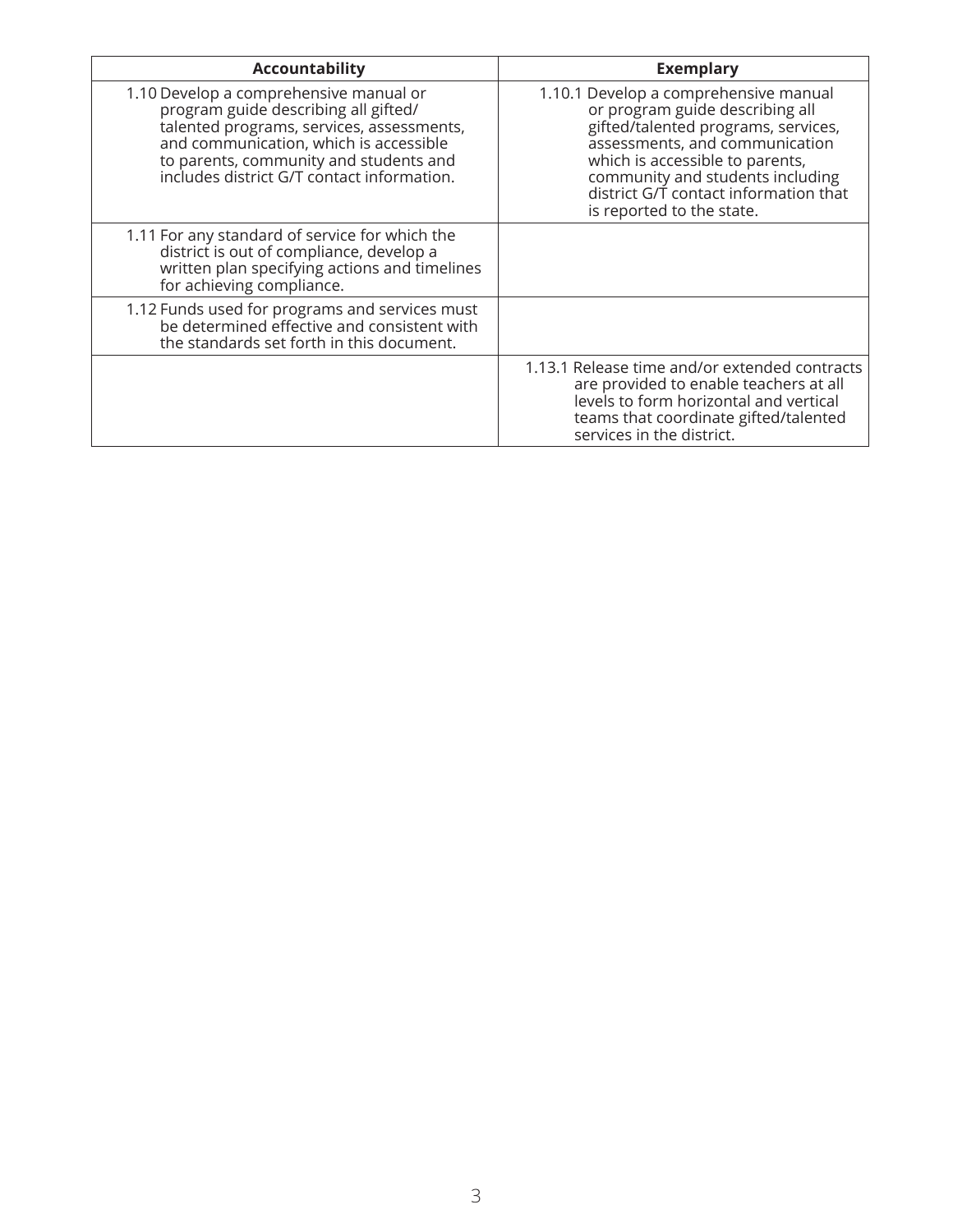## **STUDENT ASSESSMENT**

#### **Gifted/talented identification procedures and progress monitoring allow students to demonstrate and develop their diverse talents and abilities.**

| <b>Accountability</b>                                                                                                                                                                                                                                                                                   | <b>Exemplary</b>                                                                                                                                                                                                  |
|---------------------------------------------------------------------------------------------------------------------------------------------------------------------------------------------------------------------------------------------------------------------------------------------------------|-------------------------------------------------------------------------------------------------------------------------------------------------------------------------------------------------------------------|
| 2.1 Written policies on student identification for<br>gifted/talented services are approved by the<br>district board of trustees and disseminated to<br>all parents (19 TAC §89.1).                                                                                                                     | Board-approved policies are reviewed<br>2.1.1<br>at least once every three years and<br>modified as needed.                                                                                                       |
| 2.2 Referral procedures for assessment of<br>gifted/talented students are communicated<br>to families in a language and form that<br>the families understand or a translator or<br>interpreter is provided to the extent possible.                                                                      |                                                                                                                                                                                                                   |
| 2.3 Referral forms for assessment of gifted/<br>talented students are provided to families<br>in a language and form that the families<br>understand, or a translator or interpreter is<br>provided to the extent possible.                                                                             | Referral forms for assessment of<br>2.3.1<br>gifted/talented students are provided<br>to families in language and form<br>that the families understand, or a<br>translator or interpreter is provided.            |
| 2.4 Families and staff are informed of individual<br>student assessment results and placement<br>decisions as well as given opportunities to<br>schedule conferences to discuss assessment<br>data.                                                                                                     |                                                                                                                                                                                                                   |
| 2.5 An awareness session providing an overview<br>of the assessment procedures and services for<br>gifted/talented students is offered for families<br>by the district and/or campus prior to the<br>referral period.                                                                                   |                                                                                                                                                                                                                   |
| 2.6 All family meetings are offered in a language<br>families can understand or a translator or<br>interpreter is provided to the extent possible.                                                                                                                                                      |                                                                                                                                                                                                                   |
| 2.7 Provisions regarding transfer students,<br>furloughs, reassessment, exiting of students<br>from program services, and appeals of district<br>decisions regarding program placement are<br>included in board-approved policy (19 TAC<br>$$89.1(5)$ ).                                                |                                                                                                                                                                                                                   |
| 2.8 Policy ensuring that transfer students are<br>properly assessed and appropriately placed<br>following notification of enrollment in the<br>district is included in board-approved policy.<br>Transfers from campus to campus within the<br>district are also addressed in board-approved<br>policy. | 2.8.1<br>Equitable access to gifted/talented<br>services for transfer students is<br>provided through board-approved<br>policy that is developed in<br>consideration of current best-practice<br>recommendations. |
| 2.9 When a gifted/talented student transfers<br>to another district either in or out of Texas,<br>that district is provided with the student's<br>assessment data by the sending district.                                                                                                              |                                                                                                                                                                                                                   |
| 2.10 Policy is adopted allowing student furlough<br>(the opportunity for students to have a leave<br>of absence from gifted/talented program<br>services) for specified reasons and for a<br>certain period of time without being exited.                                                               |                                                                                                                                                                                                                   |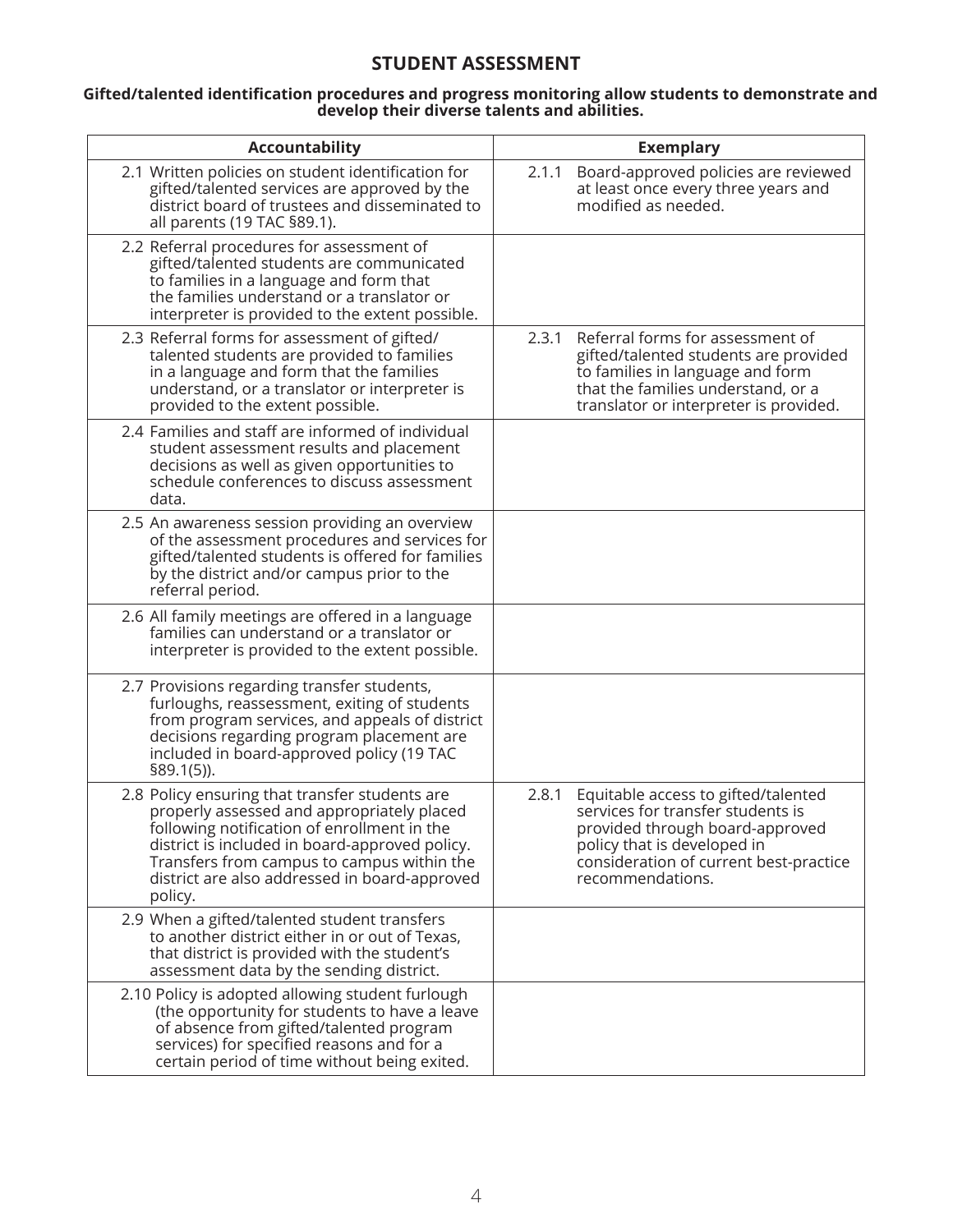| <b>Accountability</b>                                                                                                                                                                                                                                                                                                          | <b>Exemplary</b>                                                                                                                                                                                                                                                                                                                                                                                  |
|--------------------------------------------------------------------------------------------------------------------------------------------------------------------------------------------------------------------------------------------------------------------------------------------------------------------------------|---------------------------------------------------------------------------------------------------------------------------------------------------------------------------------------------------------------------------------------------------------------------------------------------------------------------------------------------------------------------------------------------------|
| 2.11 Policy related to reassessment of gifted/<br>talented students is based on performance<br>in response to gifted/talented services and if<br>reassessment occurs at all, it is no more than<br>once in elementary grades, once in middle<br>school grades, and once in high school.                                        |                                                                                                                                                                                                                                                                                                                                                                                                   |
| 2.12 Policy related to exiting of students from<br>gifted/talented services is based on multiple<br>criteria including student performance in<br>response to services. Exiting of a student<br>is finalized by committee decision after<br>consultation with parents and student<br>regarding the student's educational needs. | 2.12.1 Policy related to exiting of students<br>from gifted/talented services is<br>based on multiple criteria including<br>student performance in response to<br>services. Interventions are provided<br>prior to committee decision. Exiting<br>of a student is finalized by committee<br>decision after consultation with<br>parents and student regarding the<br>student's educational needs. |
| 2.13 Policy related to appeals allows parents,<br>students, and educators to appeal placement<br>decisions in a timely manner and to present<br>new data, if appropriate.                                                                                                                                                      |                                                                                                                                                                                                                                                                                                                                                                                                   |
| 2.14 Provisions for ongoing identification of<br>students who perform or show potential<br>for performing at remarkably high levels of<br>accomplishment in each area of giftedness<br>served by the district are included in board-<br>approved policy (19 TAC §89.1(1)).                                                     | 2.14.1 The identification process for gifted/<br>talented services is ongoing, and<br>assessment of students occurs at any<br>time the need arises.                                                                                                                                                                                                                                               |
| 2.15 Assessment opportunities for gifted/talented<br>identification are made available to students<br>at least once per school year.                                                                                                                                                                                           | 2.15.1 Assessment opportunities for gifted/<br>talented identification are made<br>available to students at least once a<br>year at the elementary grades and<br>once a semester at the secondary<br>level.                                                                                                                                                                                       |
| 2.16 Students in grades K-12 shall be assessed<br>and, if identified, provided gifted/talented<br>services (TEC §29.122 and 19 TAC §89.1(3)).                                                                                                                                                                                  | 2.16.1 Students in grades K-12 are assessed<br>and, if identified, served in all areas of<br>giftedness included in TEC §29.121.                                                                                                                                                                                                                                                                  |
| 2.17 Data collected from multiple sources for<br>each area of giftedness served by the district<br>are included in the assessment process for<br>gifted/talented services (19 TAC §89.1(2)).<br>The assessment process allows for student<br>exceptionalities to the extent possible.                                          |                                                                                                                                                                                                                                                                                                                                                                                                   |
| 2.18 Based on a review of information gathered<br>during the assessment process, students<br>whose data reflect that gifted/talented<br>services will be the most effective way to<br>meet their identified educational needs are<br>recommended by the selection committee for<br>gifted/talented services.                   |                                                                                                                                                                                                                                                                                                                                                                                                   |
| 2.19 Students are assessed in languages they<br>understand or with nonverbal assessments.                                                                                                                                                                                                                                      |                                                                                                                                                                                                                                                                                                                                                                                                   |
| 2.20 All kindergarten students are automatically<br>considered for gifted/talented and other<br>advanced level services.                                                                                                                                                                                                       |                                                                                                                                                                                                                                                                                                                                                                                                   |
| 2.21 At the kindergarten level, as many criteria as<br>possible, and at least three (3), are used to<br>assess students who perform at or show the<br>potential of accomplishment relative to age<br>peers.                                                                                                                    |                                                                                                                                                                                                                                                                                                                                                                                                   |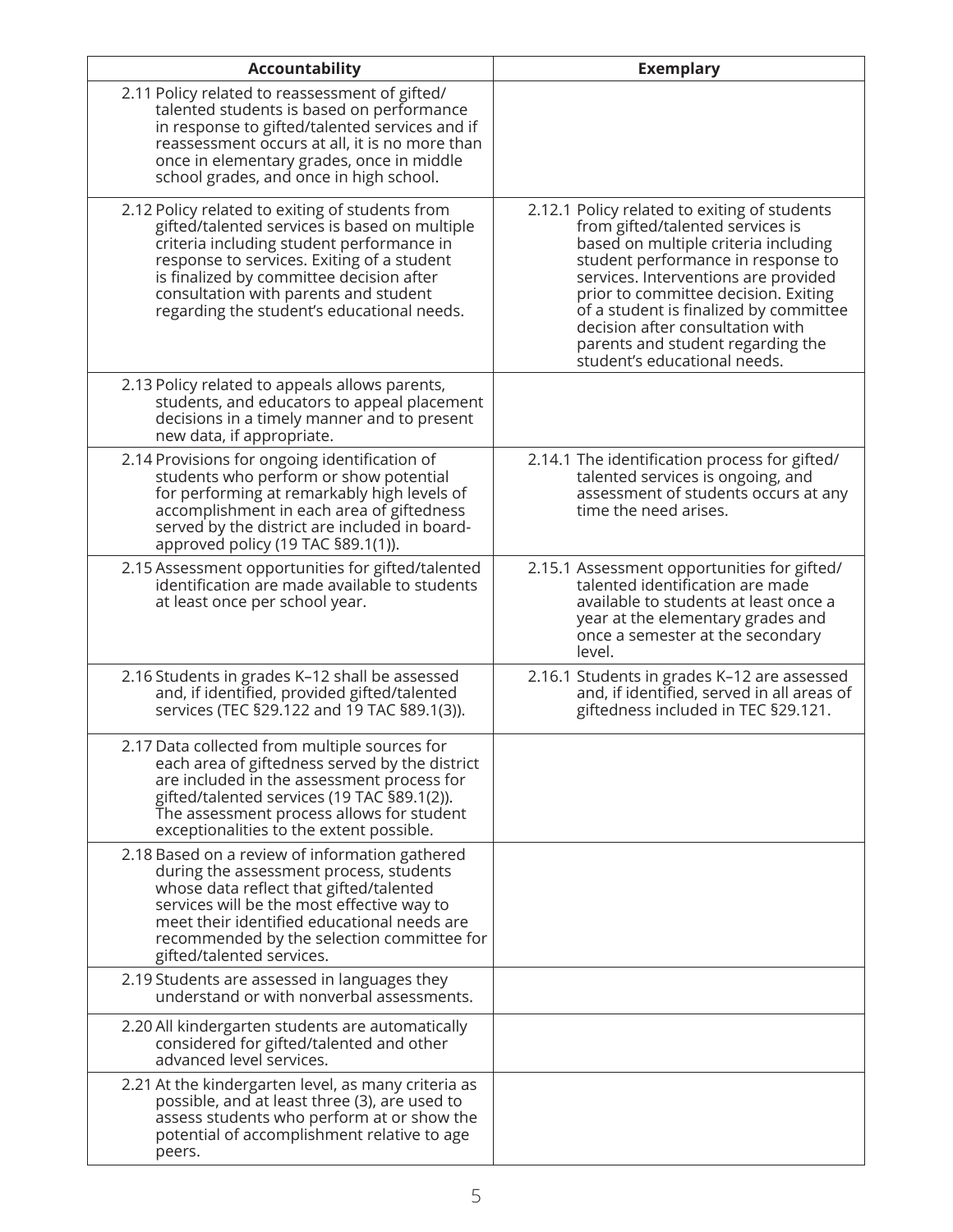| Accountability                                                                                                                                                                                                                                                                                                                               | <b>Exemplary</b>                                                                                                                                                                                                                                                               |
|----------------------------------------------------------------------------------------------------------------------------------------------------------------------------------------------------------------------------------------------------------------------------------------------------------------------------------------------|--------------------------------------------------------------------------------------------------------------------------------------------------------------------------------------------------------------------------------------------------------------------------------|
| 2.22 In grades 1-12, qualitative and quantitative<br>data are collected through three (3) or more<br>measures and used to determine whether a<br>student needs gifted/talented services.                                                                                                                                                     |                                                                                                                                                                                                                                                                                |
| 2.23 If services are available in leadership, artistic,<br>and creativity areas, a minimum of three (3)<br>criteria are used for assessment.                                                                                                                                                                                                 |                                                                                                                                                                                                                                                                                |
| 2.24 Access to assessment and, if needed,<br>gifted/talented services is available to all<br>populations of the district (19 TAC §89.1(3)).                                                                                                                                                                                                  |                                                                                                                                                                                                                                                                                |
| 2.25 The population of the gifted/talented services<br>program is closely reflective of the population<br>of the total district and/or campus.                                                                                                                                                                                               |                                                                                                                                                                                                                                                                                |
| 2.26 Final determination of students' need<br>for gifted/talented services is made by a<br>committee of at least three (3) local district<br>or campus educators who have received<br>training in the nature and needs of gifted/<br>talented students and who have met and<br>reviewed the individual student data (19 TAC<br>$$89.1(4)$ ). |                                                                                                                                                                                                                                                                                |
| 2.27 The selection committee is formed of<br>members who have completed training as<br>required by 19 TAC §89.2.                                                                                                                                                                                                                             | 2.27.1 The selection committee is formed<br>of a majority of members who have<br>completed thirty (30) hours of training<br>and are current with the six-hour<br>training update as required by 19 TAC<br>$$89.2(2-3).$                                                        |
| 2.28 A balanced examination of all assessment<br>data collected through the district's gifted/<br>talented assessment process is conducted<br>and used by the selection committee in<br>making identification decisions.                                                                                                                     | 2.28.1 Additional data beyond that collected<br>through the district's standard<br>gifted/talented assessment process<br>are considered, as needed, by the<br>selection committee in making<br>identification decisions in order<br>to make the most appropriate<br>placement. |
| 2.29 Student progress/performance in response<br>to gifted/talented services is periodically<br>assessed using standards in the areas served<br>and identified in the written plan. Results are<br>communicated to parents or guardians.                                                                                                     |                                                                                                                                                                                                                                                                                |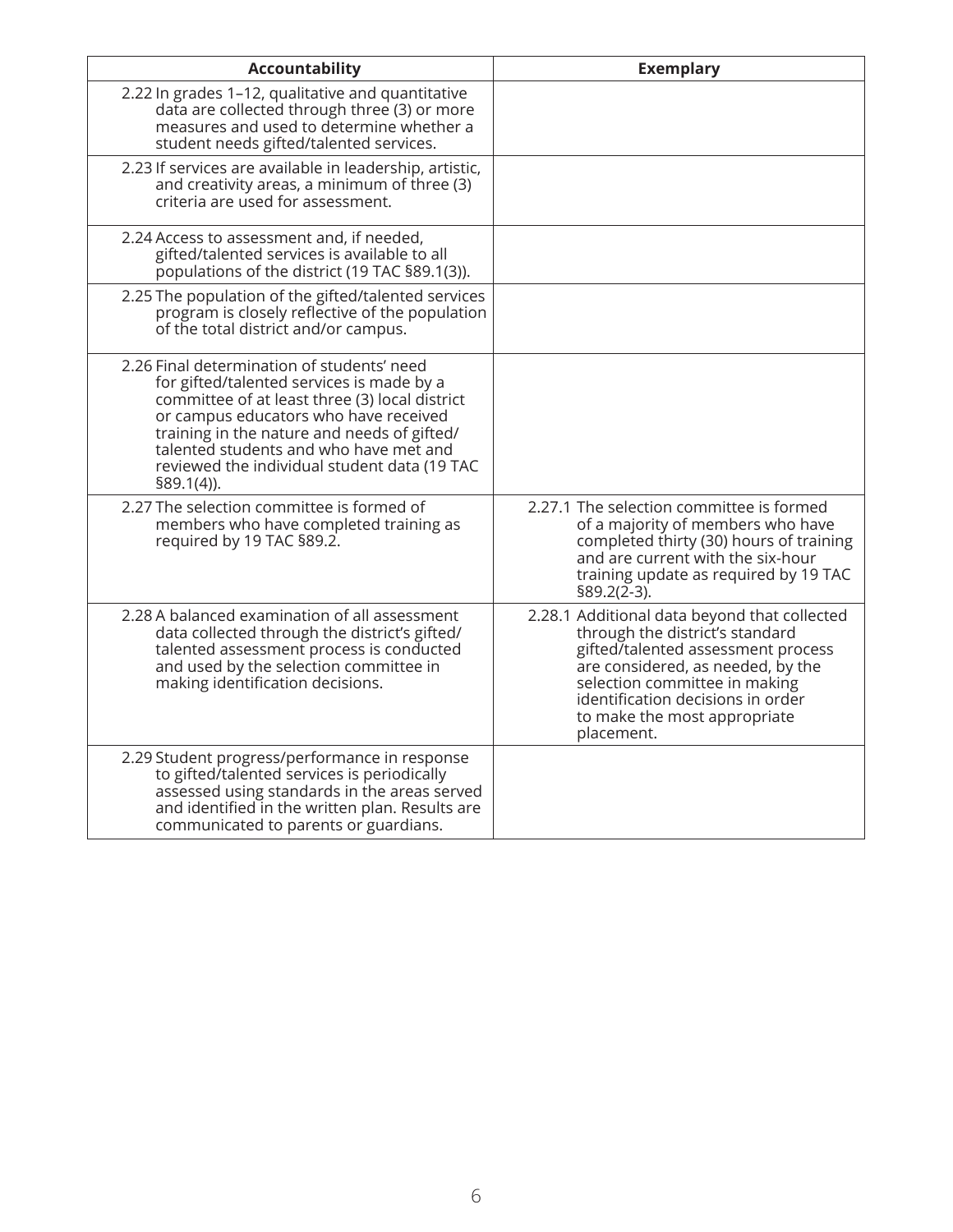## **SERVICE DESIGN**

#### **A flexible system of viable service options provides a research-based learning continuum that is developed and consistently implemented throughout the district to meet the needs and reinforce the strengths and interests of gifted/talented students.**

| Accountability                                                                                                                                                                                                                                                                                                                                                          | <b>Exemplary</b>                                                                                                                                                                                                                                                         |
|-------------------------------------------------------------------------------------------------------------------------------------------------------------------------------------------------------------------------------------------------------------------------------------------------------------------------------------------------------------------------|--------------------------------------------------------------------------------------------------------------------------------------------------------------------------------------------------------------------------------------------------------------------------|
| 3.1 Identified gifted/talented students are assured<br>an array of learning opportunities that are<br>commensurate with their abilities and that<br>emphasize content in the four (4) foundation<br>curricular areas. Services are available during<br>the school day as well as the entire school<br>year. Parents are informed of these options<br>(19 TAC §89.3(3)). | 3.1.1<br>Specialists and advocates for gifted/<br>talented students are consulted in the<br>development of program policies and<br>options.                                                                                                                              |
| 3.2 Information concerning special opportunities<br>(i.e. contests, academic recognition,<br>summer camps, community programs,<br>volunteer opportunities, etc.) is available and<br>disseminated to parents and community<br>members.                                                                                                                                  |                                                                                                                                                                                                                                                                          |
| 3.3 Services for gifted/talented students are<br>comprehensive, structured, sequenced, and<br>appropriately challenging, including options in<br>the four (4) foundation curricular areas.                                                                                                                                                                              | 3.3.1<br>Services for gifted/talented students<br>are comprehensive, structured,<br>sequenced, and appropriately<br>challenging, including options in the<br>four (4) foundation curricular areas:<br>arts, leadership, creativity, and career<br>& technical education. |
| 3.4 Gifted/talented students are ensured<br>opportunities to work together as a group,<br>work with other students, and work<br>independently during the school day as well<br>as the entire school year as a direct result<br>of gifted/talented service options (19 TAC<br>$$89.3(1)$ ).                                                                              |                                                                                                                                                                                                                                                                          |
| 3.5 Flexible grouping patterns and independent<br>investigations are provided throughout the<br>program design/services.                                                                                                                                                                                                                                                |                                                                                                                                                                                                                                                                          |
| 3.6 Out-of-school options relevant to the students'<br>areas of strength are provided by school<br>districts whenever possible (19 TAC §89.3(3)).                                                                                                                                                                                                                       | 3.6.1<br>Options that meet the needs of gifted/<br>talented students are available on a<br>continuous basis outside the regular<br>school day.                                                                                                                           |
| 3.7 Local board policies are developed that are<br>consistent with State Board of Education rules<br>on credit by examination (19 TAC §74.24) and<br>early high school graduation opportunities<br>(TEC §56.203).                                                                                                                                                       |                                                                                                                                                                                                                                                                          |
| 3.8 Acceleration and flexible pacing are employed,<br>allowing students to learn at the pace and<br>level appropriate for their abilities and<br>skills, and are actively facilitated by district<br>administrators, counselors, and teachers.                                                                                                                          |                                                                                                                                                                                                                                                                          |
| 3.9 Local board policies are developed that enable<br>students to participate in dual/concurrent<br>enrollment, distance learning opportunities,<br>and accelerated summer programs if<br>available.                                                                                                                                                                    |                                                                                                                                                                                                                                                                          |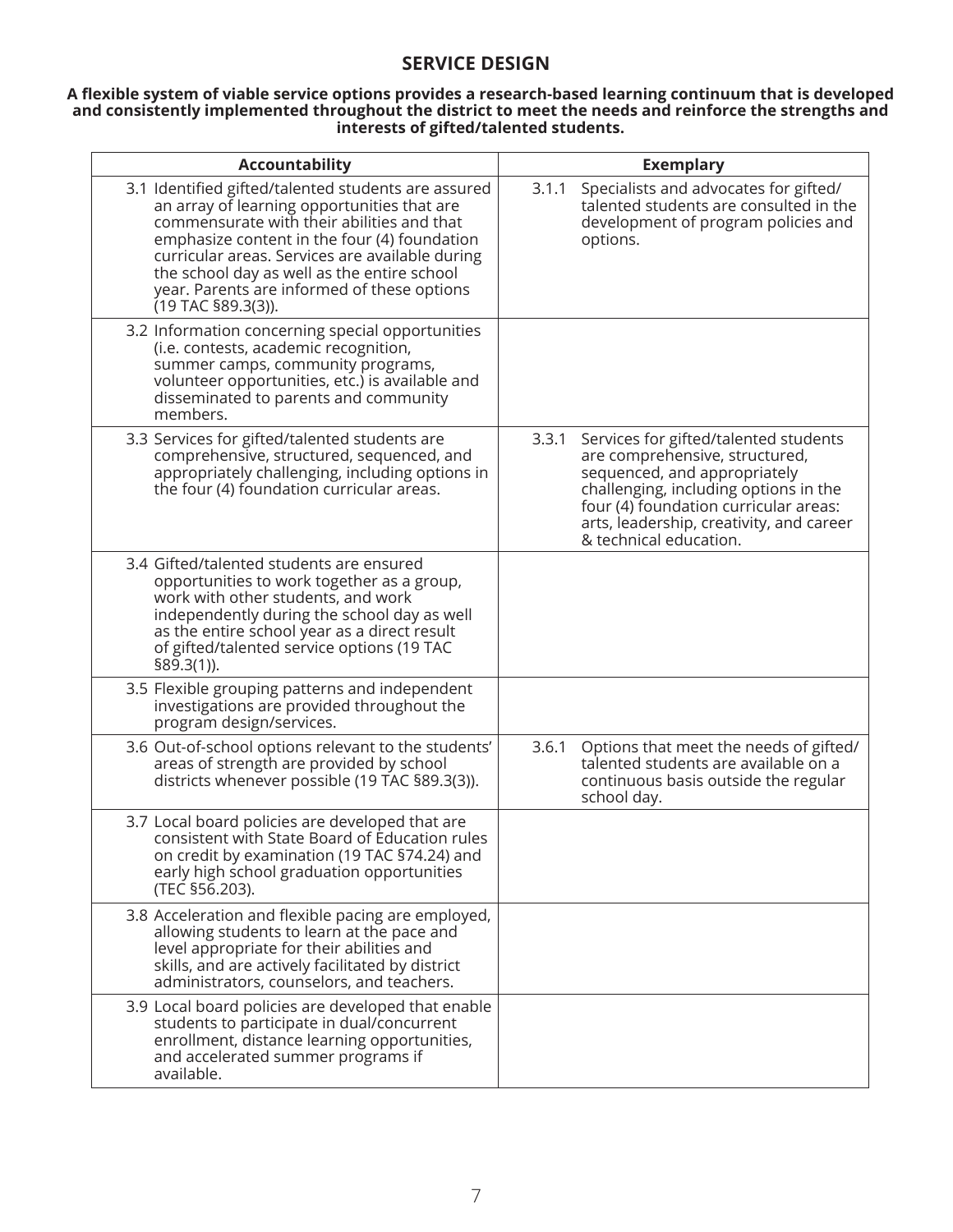| <b>Accountability</b>                                                                                                                                                                                                                                                                               | <b>Exemplary</b>                                                                                                                                                                                                                               |
|-----------------------------------------------------------------------------------------------------------------------------------------------------------------------------------------------------------------------------------------------------------------------------------------------------|------------------------------------------------------------------------------------------------------------------------------------------------------------------------------------------------------------------------------------------------|
| 3.10 A person who has thirty (30) hours of<br>professional learning in gifted/talented<br>education and annual six (6) hour<br>professional learning updates as required<br>in 19 TAC §89.2(1) is assigned to coordinate<br>district level services for gifted/talented<br>students in grades K-12. | 3.10.1.A person or persons with a gifted/<br>talented endorsement, supplementary<br>certification, or advanced degree in<br>gifted/talented education is assigned<br>to coordinate the district's K-12 gifted/<br>talented education services. |
| 3.11 Develop and implement services to address<br>the social and emotional needs of gifted/<br>talented students and their impact on<br>student learning.                                                                                                                                           |                                                                                                                                                                                                                                                |
|                                                                                                                                                                                                                                                                                                     | 3.12.1 Gifted/Talented Education Plans<br>for identified students detail the<br>individual gifted/talented needs and<br>services.                                                                                                              |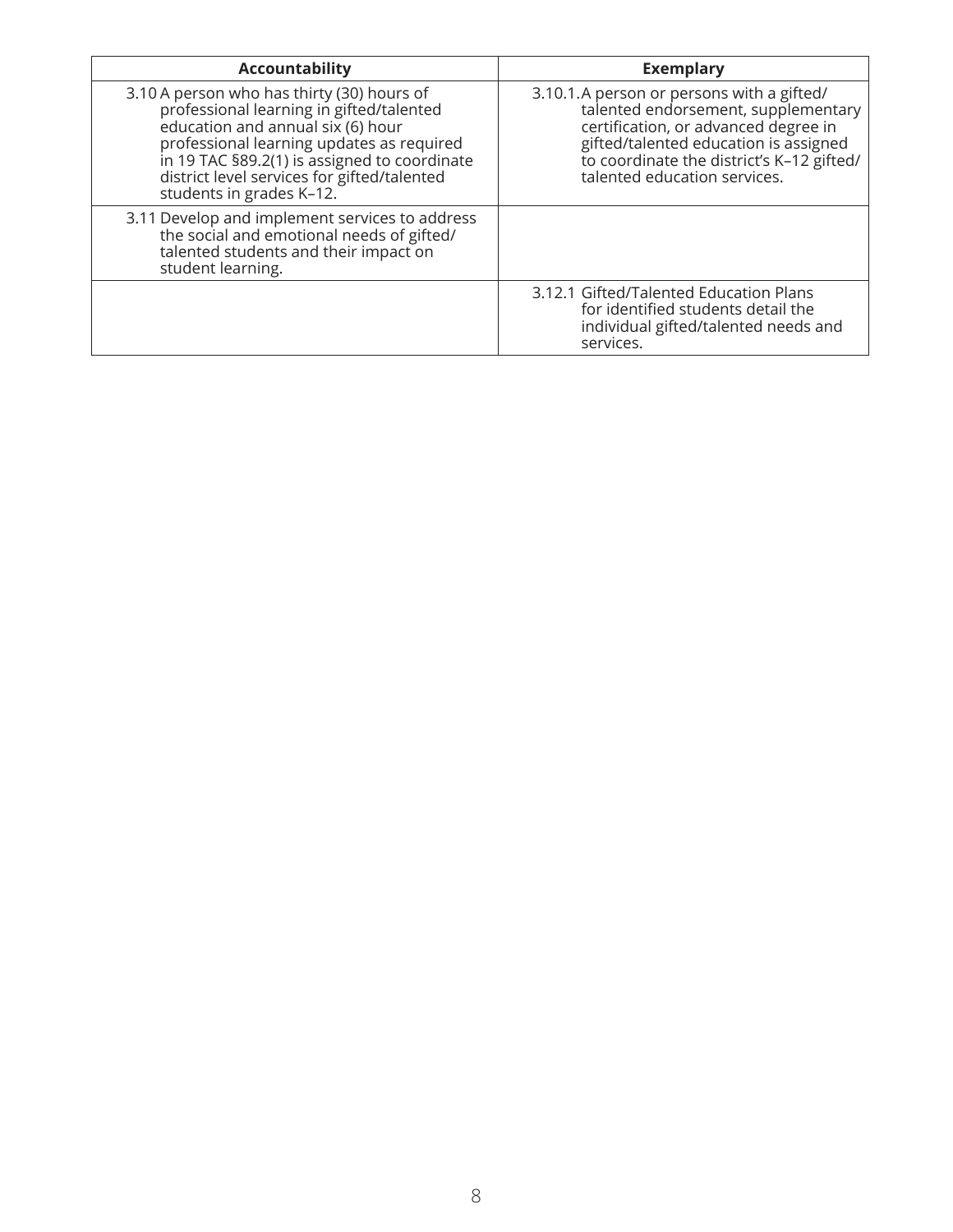# **CURRICULUM AND INSTRUCTION**

#### **Districts meet the needs of gifted/talented students by modifying the depth, complexity, and pacing of the curriculum and instruction ordinarily provided by the school.**

| <b>Accountability</b>                                                                                                                                                                                                                                                                            | <b>Exemplary</b>                                                                                                                                                                                                                                                                                                                      |
|--------------------------------------------------------------------------------------------------------------------------------------------------------------------------------------------------------------------------------------------------------------------------------------------------|---------------------------------------------------------------------------------------------------------------------------------------------------------------------------------------------------------------------------------------------------------------------------------------------------------------------------------------|
| 4.1 An array of appropriately challenging<br>learning experiences in each of the four (4)<br>foundation curricular areas is provided for<br>gifted/talented students in grades K-12, and<br>parents are informed of the opportunities (19<br>TAC §89.3).                                         | 4.1.1 Curriculum options in intellectual,<br>creative and/or artistic areas;<br>leadership; and specific academic<br>fields are provided for gifted/talented<br>students.                                                                                                                                                             |
| 4.2 Opportunities are provided for students to<br>pursue areas of interest in selected disciplines<br>through guided and independent research.                                                                                                                                                   |                                                                                                                                                                                                                                                                                                                                       |
| 4.3 A continuum of learning experiences is<br>provided that leads to the development of<br>advanced-level products and/or performances<br>such as those provided through the Texas<br>Performance Standards Project (TPSP) (19 TAC<br>$$89.3(2)$ ).                                              | Students who have been served in<br>4.3.1<br>a gifted program for one or more<br>years are provided the opportunity,<br>through gifted/talented curricula, to<br>develop sophisticated products and/<br>or performances assessed by external<br>evaluators who are knowledgeable<br>in the field that is the focus of the<br>product. |
| 4.4 Participation in the Texas Performance<br>Standards Project (TPSP), or other<br>experiences that result in the development of<br>sophisticated products and/or performances<br>that are targeted to an audience outside the<br>classroom, is available through gifted/talented<br>curricula. |                                                                                                                                                                                                                                                                                                                                       |
| 4.5 Opportunities are provided to accelerate in<br>areas of student strengths (19 TAC §89.3(4)).                                                                                                                                                                                                 |                                                                                                                                                                                                                                                                                                                                       |
| 4.6 Flexible pacing is employed, allowing students<br>to learn at the pace and level appropriate to<br>their abilities and skills.                                                                                                                                                               |                                                                                                                                                                                                                                                                                                                                       |
| 4.7 Scheduling modifications are implemented<br>in order to meet the identified needs of<br>individual students.                                                                                                                                                                                 |                                                                                                                                                                                                                                                                                                                                       |
| 4.8 Provisions to improve services to gifted/<br>talented students are included in district and<br>campus improvement plans (TEC §§11.251-<br>11.253).                                                                                                                                           | 4.8.1<br>Resources and release time for<br>staff are provided for curriculum<br>development for gifted/talented<br>services.                                                                                                                                                                                                          |
| 4.9 Educators adapt and/or modify the core<br>or standard curriculum to meet the needs<br>of gifted/talented students and those with<br>special needs such as twice-exceptional, highly<br>gifted, and English learners.                                                                         |                                                                                                                                                                                                                                                                                                                                       |
|                                                                                                                                                                                                                                                                                                  | 4.10.1 Release time and/or extended<br>contracts are provided to enable<br>teachers at all levels to form vertical<br>teams that coordinate gifted/talented<br>services in the district.                                                                                                                                              |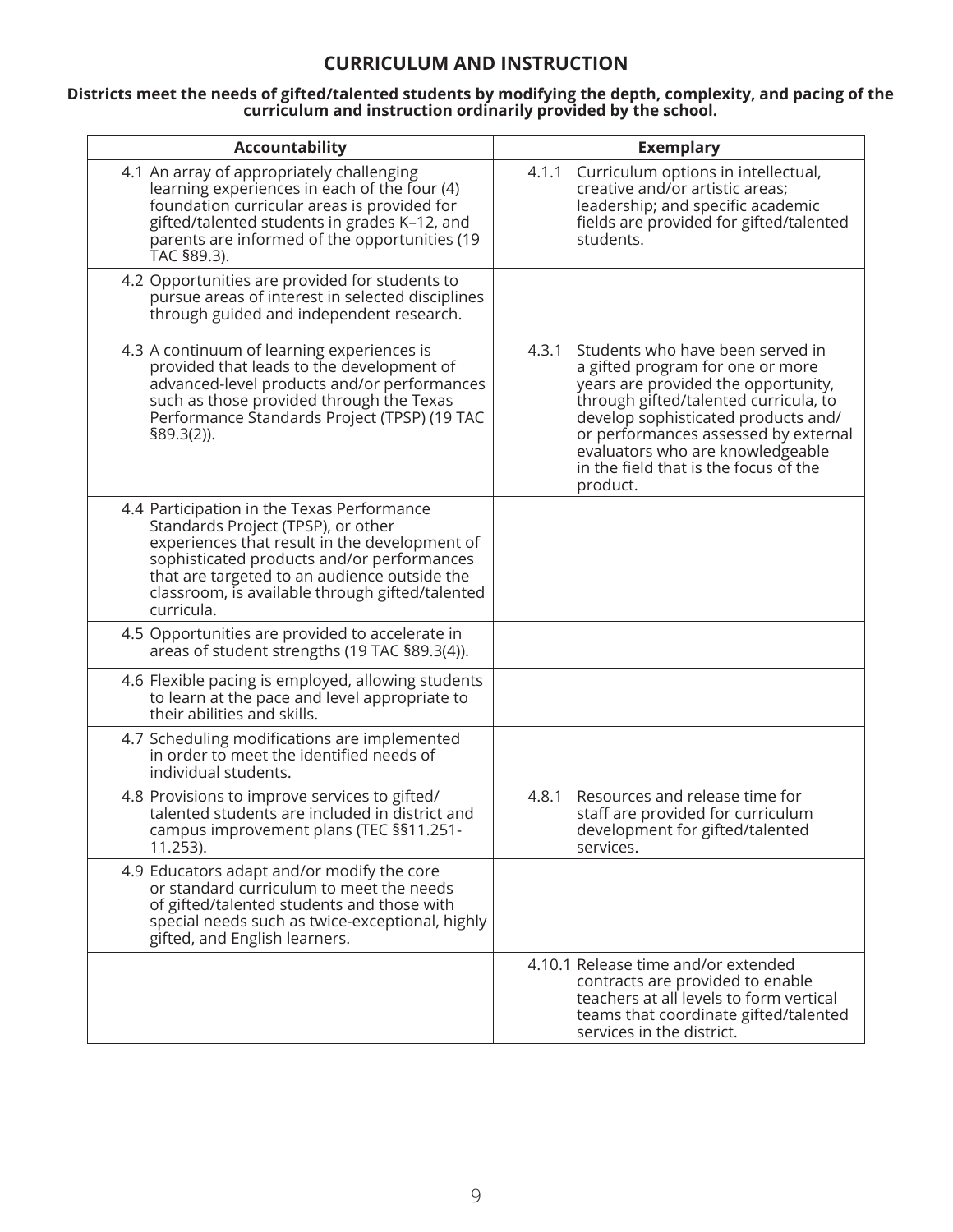## **PROFESSIONAL LEARNING**

**All personnel involved in the planning, creation, delivery and administration of services to gifted/talented students possess the knowledge required to develop and provide differentiated programs and services.** 

| Accountability                                                                                                                                                                                                                                                                                                                                                                                                                                                                                                                                                                                             | <b>Exemplary</b>                                                                                                                                                                                                                                                                                                                  |
|------------------------------------------------------------------------------------------------------------------------------------------------------------------------------------------------------------------------------------------------------------------------------------------------------------------------------------------------------------------------------------------------------------------------------------------------------------------------------------------------------------------------------------------------------------------------------------------------------------|-----------------------------------------------------------------------------------------------------------------------------------------------------------------------------------------------------------------------------------------------------------------------------------------------------------------------------------|
| 5.1 A minimum of thirty (30) clock hours of<br>professional learning that includes nature<br>and needs of gifted/talented students,<br>identification and assessment of gifted/<br>talented students, and curriculum and<br>instruction for gifted/talented students is<br>required for teachers who provide instruction<br>and services that are a part of the district's<br>defined gifted/talented services. Teachers are<br>required to have completed the thirty (30)<br>hours of professional learning prior to their<br>assignment to the district's gifted/talented<br>services (19 TAC §89.2(1)). |                                                                                                                                                                                                                                                                                                                                   |
| 5.2 Teachers without required training who are<br>assigned to provide instruction and services<br>that are part of the district's defined gifted/<br>talented services are required to complete the<br>thirty (30) hour training within one semester<br>(19 TAC §89.2(2)).                                                                                                                                                                                                                                                                                                                                 |                                                                                                                                                                                                                                                                                                                                   |
| 5.3 Teachers are encouraged to obtain additional<br>professional learning in their teaching<br>discipline and/or in gifted/talented education.                                                                                                                                                                                                                                                                                                                                                                                                                                                             | 5.3.1 District support in the form of release<br>time or tuition assistance is available<br>for graduate studies in gifted/<br>talented education for teachers who<br>provide services to gifted/talented<br>students.                                                                                                            |
|                                                                                                                                                                                                                                                                                                                                                                                                                                                                                                                                                                                                            | 5.3.2 Teachers are encouraged to pursue<br>advanced degrees in their teaching<br>discipline and/or in gifted/talented<br>education.                                                                                                                                                                                               |
|                                                                                                                                                                                                                                                                                                                                                                                                                                                                                                                                                                                                            | 5.3.3 Release time is provided for teachers<br>and administrators to visit campuses<br>or districts that have model services<br>for gifted/talented students.                                                                                                                                                                     |
| 5.4 A written plan for professional learning in<br>the area of gifted/talented education that is<br>based on identified needs is implemented and<br>updated annually.                                                                                                                                                                                                                                                                                                                                                                                                                                      |                                                                                                                                                                                                                                                                                                                                   |
| 5.5 Opportunities for professional learning in the<br>area of gifted/talented education are provided<br>on a regular basis, and information on them is<br>disseminated to professionals in the district.                                                                                                                                                                                                                                                                                                                                                                                                   | Mentors and others who offer<br>5.5.1<br>specialized instruction for gifted/<br>talented students are provided<br>training or resources to increase<br>their understanding of the nature<br>and needs of these students and<br>the district goals for the students,<br>including the state goal for gifted/<br>talented students. |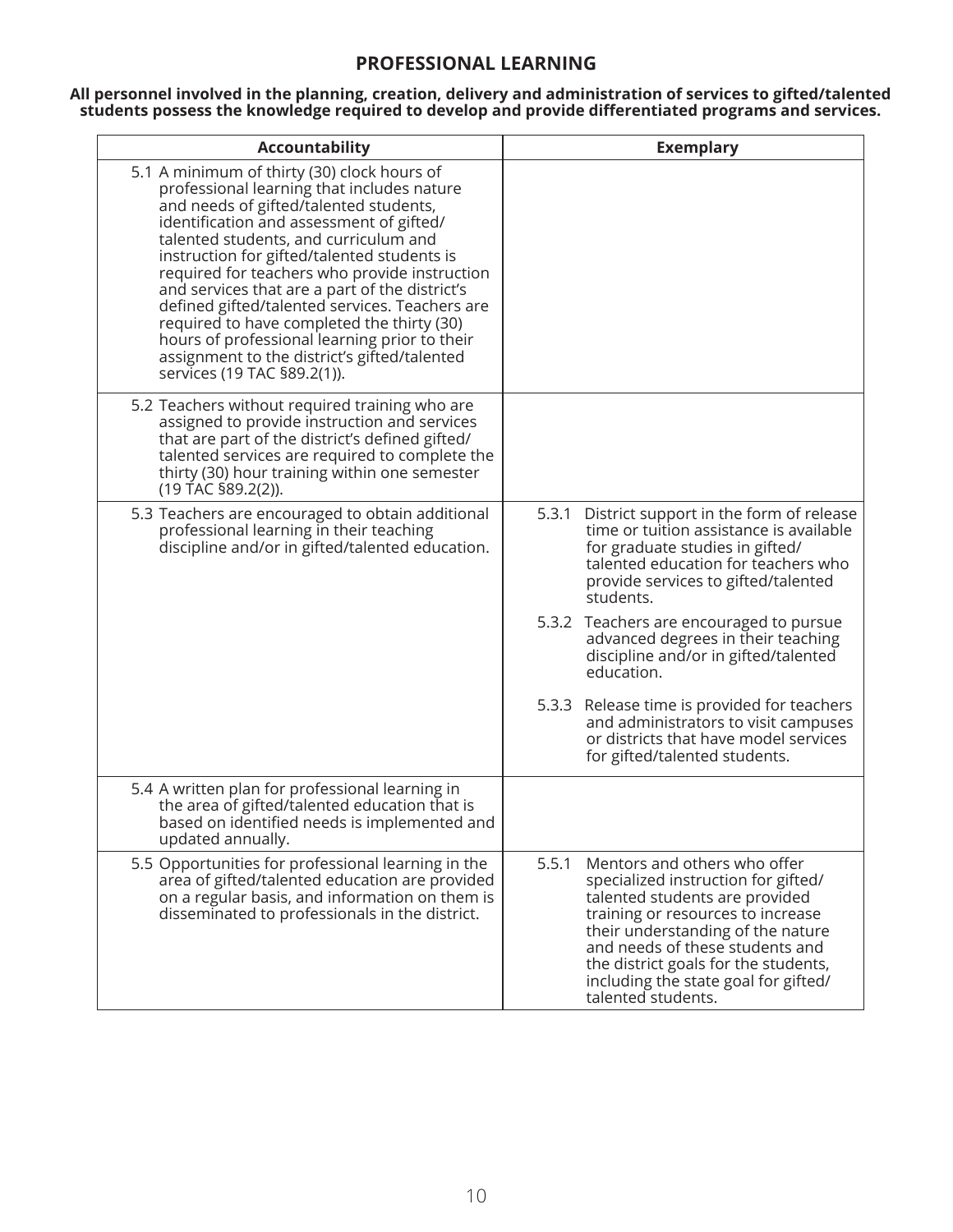| <b>Accountability</b>                                                                                                                                                                                                                                                                                                                               | <b>Exemplary</b>                                                                                                                                                                                                                                                                                                                                                                     |
|-----------------------------------------------------------------------------------------------------------------------------------------------------------------------------------------------------------------------------------------------------------------------------------------------------------------------------------------------------|--------------------------------------------------------------------------------------------------------------------------------------------------------------------------------------------------------------------------------------------------------------------------------------------------------------------------------------------------------------------------------------|
| 5.6 Teachers who provide instruction and services<br>that are a part of the district's defined gifted/<br>talented services receive a minimum of six (6)<br>hours annually of professional development<br>in gifted/talented education that is related<br>to state teacher gifted/talented education<br>standards (19 TAC §89.2(3) and TAC §233.1). | Teachers who provide instruction<br>5.6.1<br>and services that are a part of the<br>district's defined gifted/talented<br>services receive a minimum of six<br>(6) hours annually of professional<br>development in gifted/talented<br>education based on evaluation of G/T<br>services.                                                                                             |
|                                                                                                                                                                                                                                                                                                                                                     | 5.6.2 All staff receive an orientation to the<br>district's gifted/talented identification<br>processes and gifted/talented<br>services provided by the district<br>or campus, along with training on<br>the nature and needs of the gifted/<br>talented.                                                                                                                            |
| 5.7 Annually, each teacher new to the district<br>receives an orientation to the district's gifted/<br>talented identification processes and the<br>district's services for gifted/talented students.                                                                                                                                               |                                                                                                                                                                                                                                                                                                                                                                                      |
| 5.8 Teachers as well as administrators who have<br>supervisory duties for service decisions are<br>required to complete a minimum of six (6)<br>hours of professional development that<br>includes nature and needs of gifted/talented<br>students and service options for gifted/<br>talented students (19 TAC $$89.2(4)$ ).                       | 5.8.1<br>Administrators who have authority<br>for gifted/talented service decisions<br>receive a minimum of six (6)<br>hours annually of professional<br>development in gifted/talented<br>education.                                                                                                                                                                                |
| 5.9 Counselors who work with gifted/talented<br>students are required to complete a minimum<br>of six (6) hours of professional development<br>that includes nature and needs of gifted/<br>talented students, service options for gifted/<br>talented students, and social emotional<br>learning (19 TAC §89.2(4)).                                | 5.9.1<br>Counselors who work with gifted/<br>talented students receive a<br>minimum of six (6) hours annually of<br>professional development in gifted/<br>talented education.                                                                                                                                                                                                       |
| 5.10 Local district boards of trustees are trained to<br>ensure program accountability based on the<br>Texas State Plan for the Education of Gifted/<br>Talented Students (19 TAC §89.5).                                                                                                                                                           | 5.10.1 Local district boards of trustees are<br>encouraged to pursue professional<br>development on the Texas State Plan<br>for the Education of Gifted/Talented<br>Students.                                                                                                                                                                                                        |
| 5.11 Evaluation of professional learning activities<br>for gifted/talented education is ongoing<br>and related to state teacher gifted/talented<br>education standards, and the results of the<br>evaluation are used in making decisions<br>regarding future staff development plans (19<br>TAC §89.5 and TAC §233.1).                             | 5.11.1 A long-range plan for professional<br>development that culminates in<br>graduate studies in gifted/talented<br>education, supplemental gifted/<br>talented certification, advanced<br>degrees in gifted/talented education,<br>and/or their teaching discipline is<br>pursued by a majority of the teachers<br>who provide advanced-level and/or<br>gifted/talented services. |
| 5.12 Gifted/talented services staff are involved in<br>planning, reviewing, and/or conducting the<br>district's gifted/talented professional learning.                                                                                                                                                                                              |                                                                                                                                                                                                                                                                                                                                                                                      |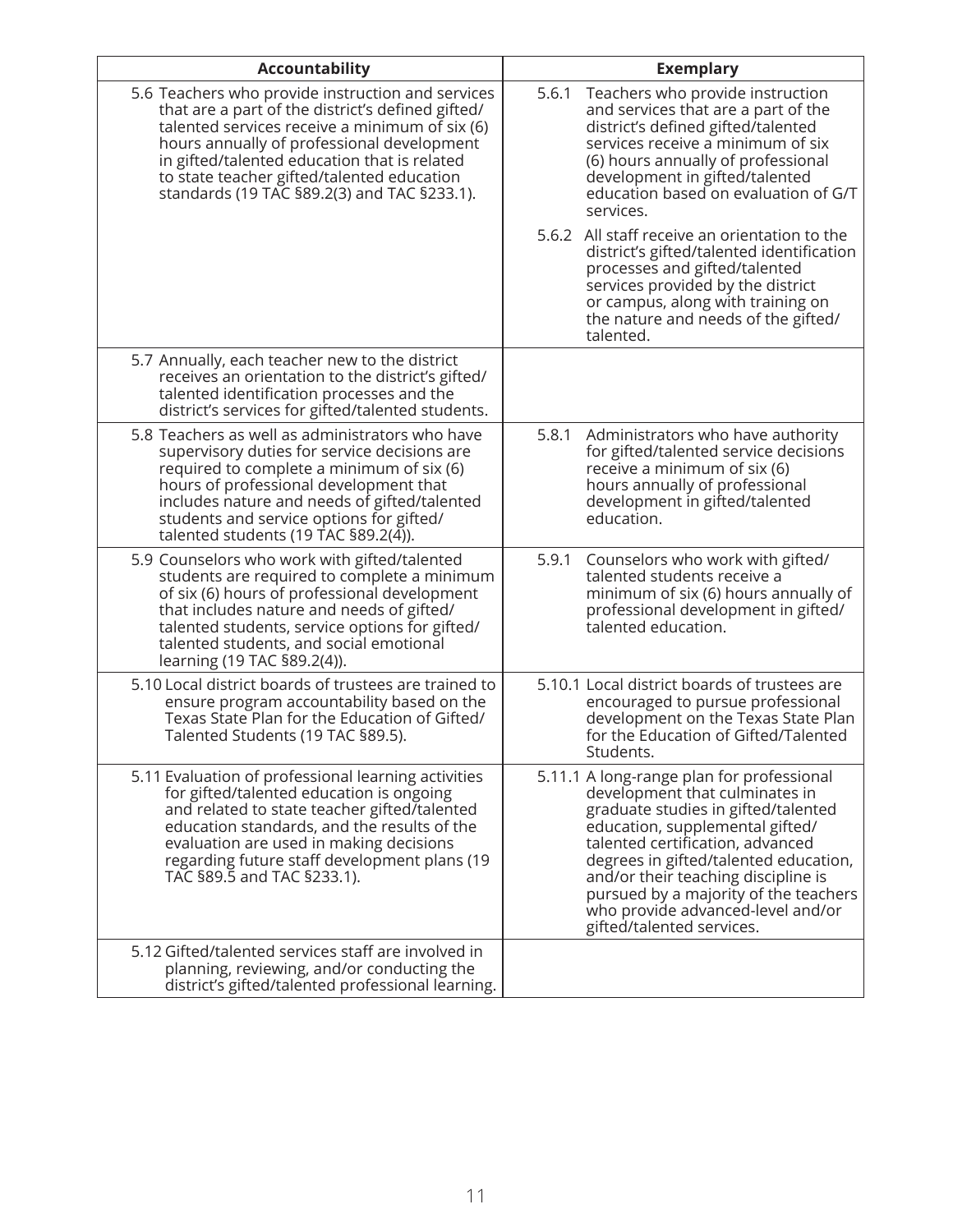# **FAMILY/COMMUNITY INVOLVEMENT**

### **The district involves family and community members in services designed for gifted/talented students throughout the school year.**

| <b>Accountability</b>                                                                                                                                                                                                                                                                                                                                            | <b>Exemplary</b>                                                                                                                                                                                                                                                           |
|------------------------------------------------------------------------------------------------------------------------------------------------------------------------------------------------------------------------------------------------------------------------------------------------------------------------------------------------------------------|----------------------------------------------------------------------------------------------------------------------------------------------------------------------------------------------------------------------------------------------------------------------------|
| 6.1 Written policies are developed on gifted/<br>talented student identification, approved by<br>the local board of trustees and disseminated to<br>parents (19 TAC §89.1).                                                                                                                                                                                      |                                                                                                                                                                                                                                                                            |
| 6.2 Input from family and community<br>representatives on gifted/talented<br>identification and assessment procedures is<br>invited annually.                                                                                                                                                                                                                    |                                                                                                                                                                                                                                                                            |
| 6.3 Information is shared or meetings are held<br>annually requesting parent and community<br>recommendations regarding students who<br>may need gifted/talented services.                                                                                                                                                                                       |                                                                                                                                                                                                                                                                            |
| 6.4 The opportunity to participate in a parent<br>association and/or gifted/talented advocacy<br>groups is provided to parents and community<br>members.                                                                                                                                                                                                         | Support and assistance is provided<br>6.4.1<br>to the district in gifted/talented<br>service planning and improvement<br>by a parent/community advisory<br>committee.                                                                                                      |
| 6.5 An array of learning opportunities is provided<br>for gifted/talented students in grades K-12,<br>and parents are informed of all gifted/talented<br>services and opportunities (19 TAC §89.3).                                                                                                                                                              |                                                                                                                                                                                                                                                                            |
| 6.6 Products and achievements of gifted/talented<br>students are shared with the community.                                                                                                                                                                                                                                                                      |                                                                                                                                                                                                                                                                            |
| 6.7 Orientation and periodic updates are provided<br>for parents of students who are identified as<br>gifted/talented and provided gifted/talented<br>services.                                                                                                                                                                                                  |                                                                                                                                                                                                                                                                            |
| 6.8 The effectiveness of gifted/talented services<br>is evaluated annually, shared with the board<br>of trustees, and the data is used to modify<br>and update district and campus improvement<br>plans. Parents are included in the evaluation<br>process, and the outcomes and findings of<br>the evaluation are shared with parents (TEC<br>§§11.251-11.253). |                                                                                                                                                                                                                                                                            |
|                                                                                                                                                                                                                                                                                                                                                                  | 6.9.1 Community volunteers are organized<br>and provided an orientation about<br>working with gifted/talented students.                                                                                                                                                    |
|                                                                                                                                                                                                                                                                                                                                                                  | 6.10.1 Liaisons with business and<br>community organizations are<br>established, and the use of<br>community resources (retired<br>community members, foundations,<br>universities, etc.) is evident in the<br>service options available for gifted/<br>talented students. |
|                                                                                                                                                                                                                                                                                                                                                                  | 6.11.1 Professional development<br>opportunities are offered by the<br>gifted/talented coordinator in<br>collaboration with the parent advisory<br>committee to staff, parents, and<br>community members.                                                                  |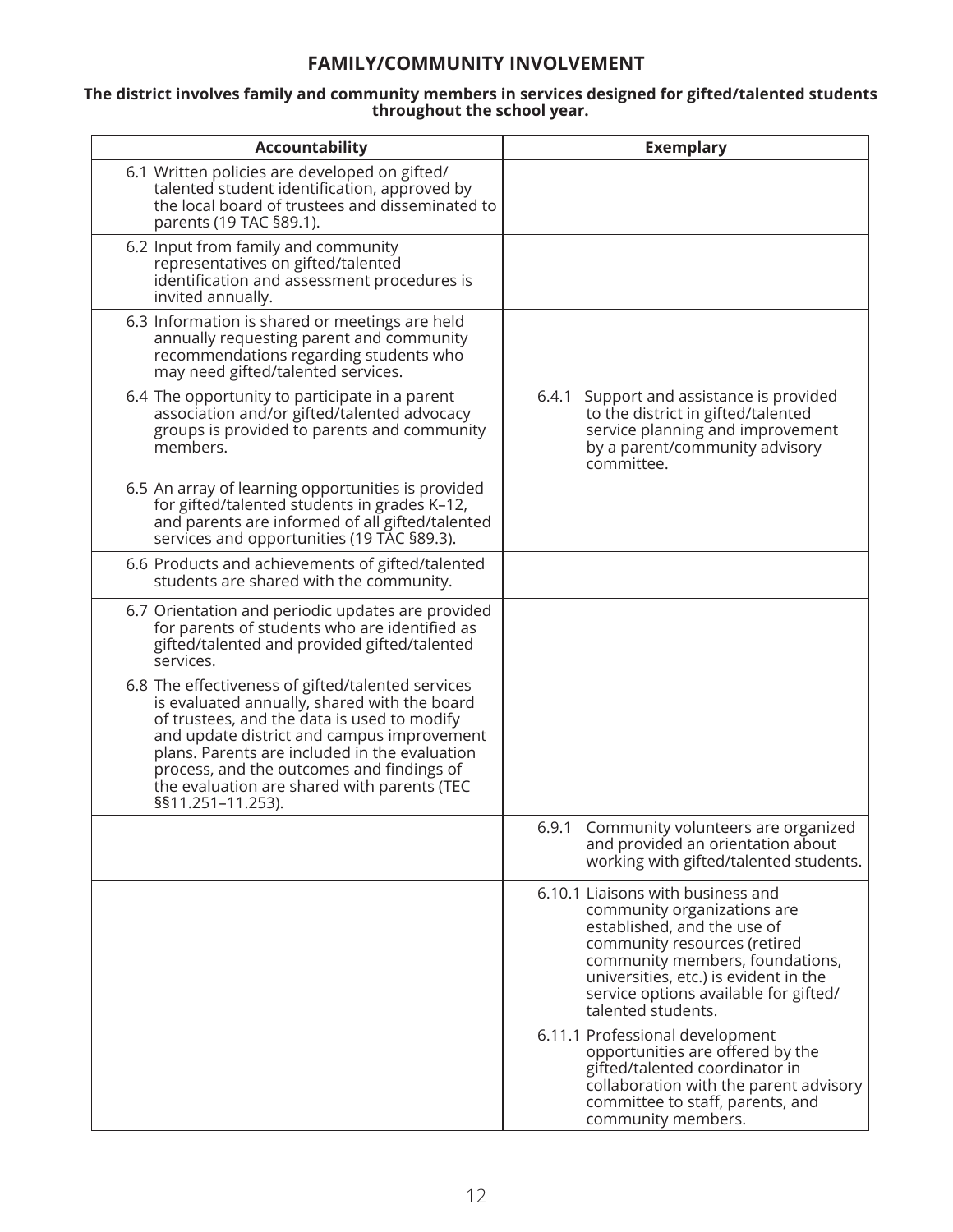| <b>Accountability</b> | <b>Exemplary</b>                                                                                                                                     |
|-----------------------|------------------------------------------------------------------------------------------------------------------------------------------------------|
|                       | 6.12.1 Presentations are given to community<br>groups and organizations to solicit<br>their involvement in services for<br>gifted/talented students. |
|                       | 6.13.1 A data bank of resources is compiled<br>for use by gifted/talented students,<br>their teachers, and their parents.                            |
|                       | 6.14.1 Support for mentorship and<br>independent study programs in the<br>district is solicited by the parent/<br>community advisory committee.      |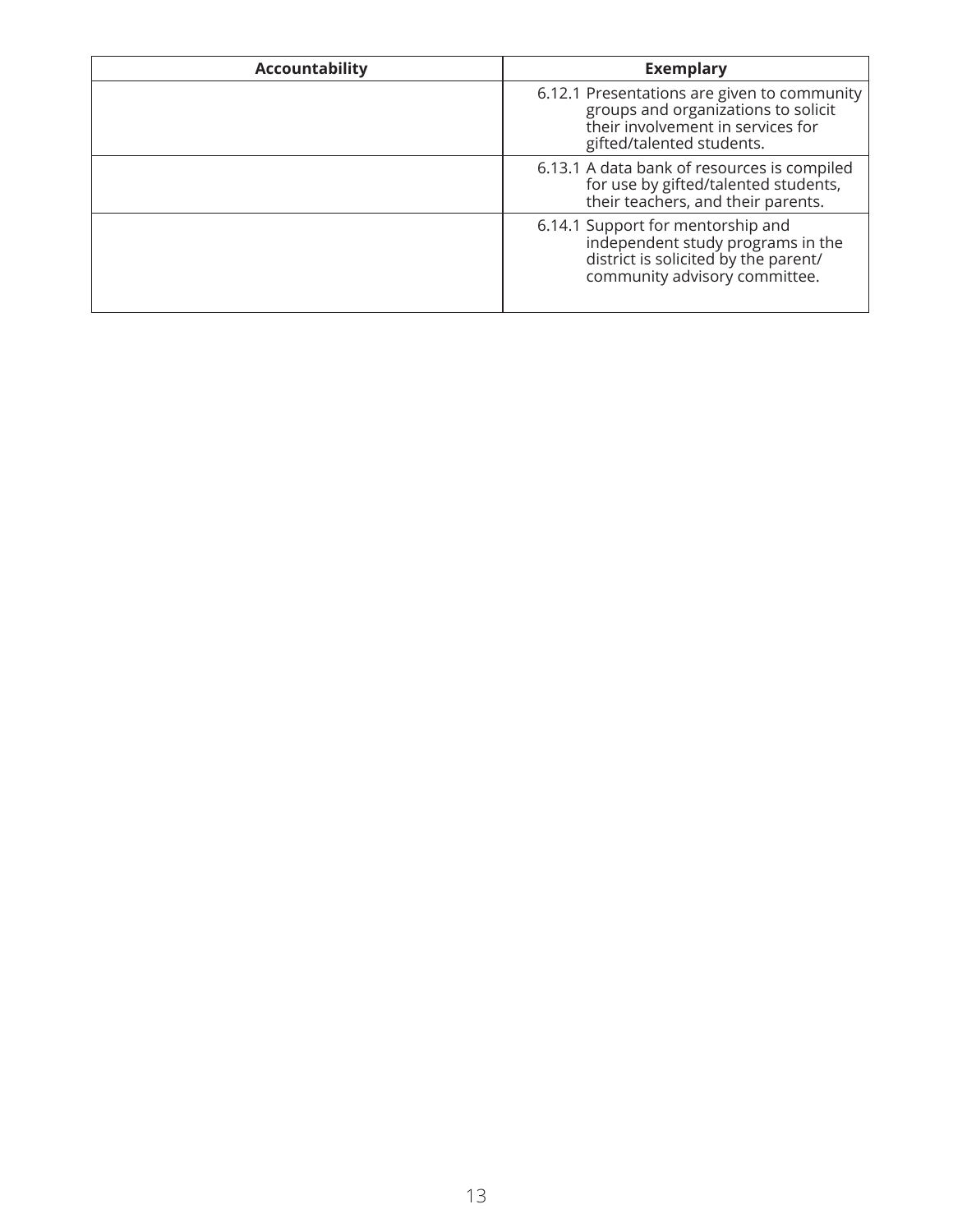# **TEXAS EDUCATION CODE**

# **CHAPTER 29. EDUCATIONAL PROGRAMS**

## **Subchapter D. Educational Programs for Gifted and Talented Students**

#### **§29.121. Definition.**

In this subchapter, "gifted and talented students" means a child or youth who performs at or shows the potential for performing at a remarkably high level of accomplishment when compared to others of the same age, experience, or environment and who:

- (1) exhibits high performance capability in an intellectual, creative, or artistic area;
- (2) possesses an unusual capacity for leadership; or
- (3) excels in a specific academic field.

#### **§29.122. Establishment.**

- (a) Using criteria established by the State Board of Education, each school district shall adopt a process for identifying and serving gifted and talented students in the district and shall establish a program for those students in each grade level. A district may establish a shared services arrangement program with one or more other districts.
- (b) Each school district shall adopt a policy regarding the use of funds to support the district's program for gifted and talented students.

#### **§29.124. Certification and Reporting Required.**

- (a) Each school district shall annually certify to the commissioner that the district has established a program for gifted and talented students as required by this subchapter and that the program is consistent with the state plan developed under Section 29.123.
- (b) If the commissioner determines that a school district has failed to comply with Subsection (a) for a school year, the commissioner shall reduce the total amount of funding to which the district is entitled under Chapter 48 for that school year by an amount equal to the basic allotment multiplied by the product of:
	- (1) 0.12; and
	- (2) an amount equal to five percent of the students in average daily attendance in the district.
- (c) The commissioner may restore to a school district all or part of the funding withheld from the district's entitlement under Subsection (b) if during the school year the district complies with Subsection (a).
- (d) At the same time that a school district makes the certification required under Subsection (a), the district shall report to the commissioner regarding the use of funds on the district's program for gifted and talented students as provided by State Board of Education rule.
- (e) Nothing in this section may be construed as limiting the number of students that a school district may identify as gifted and talented or serve under the district 's program for gifted and talented students.

#### **Texas Education Code as amended by the 86th Legislature of the State of Texas. Effective September 1, 2019.**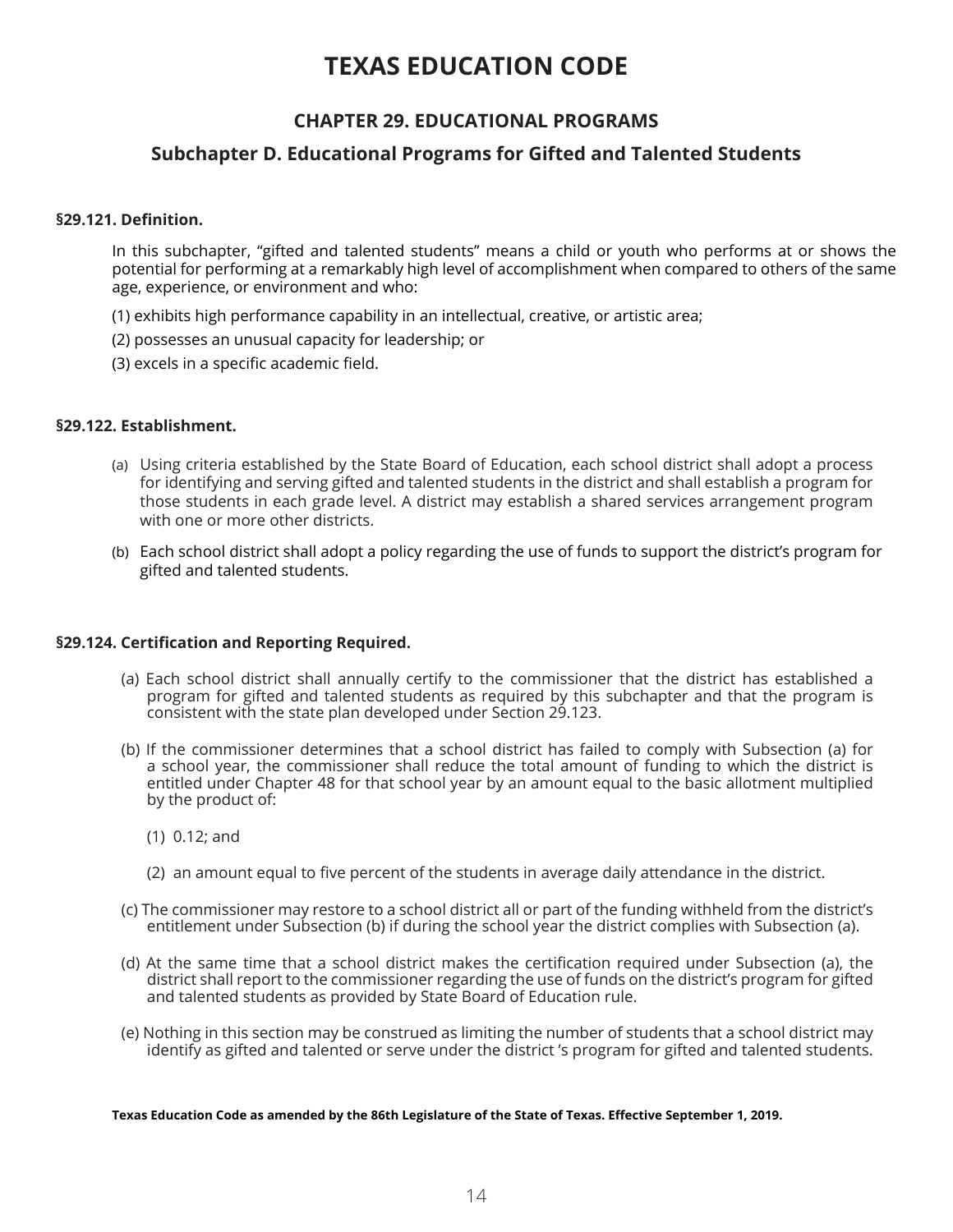# **TEXAS EDUCATION CODE**

# **CHAPTER 42. FOUNDATION SCHOOL PROGRAM Subchapter C. Special Allotments**

## **§42.156. Gifted and Talented Student Allotment.**

(a) For each identified student a school district serves in a program for gifted and talented students that the district certifies to the commissioner as complying with Subchapter D, Chapter 29, a district is entitled to an annual allotment equal to the district's adjusted basic allotment as determined under Section 42.102 or Section 42.103, as applicable, multiplied by .12 for each school year or a greater amount provided by appropriation.

(b) Funds allocated under this section, other than the amount that represents the program's share of general administrative costs, must be used in providing programs for gifted and talented students under Subchapter D, Chapter 29, including programs sanctioned by International Baccalaureate and Advanced Placement, or in developing programs for gifted and talented students. Each district must account for the expenditure of state funds as provided by rule of the State Board of Education. If by the end of the 12th month after receiving an allotment for developing a program a district has failed to implement a program, the district must refund the amount of the allotment to the agency within 30 days. **Giffed and Telented Student allotment** allotment and the student of the student of the students of the distribution of the students of the students of the students of the students of the students of the students of the st

(c) Not more than five percent of a district's students in average daily attendance are eligible for funding under this section.

(d) If the amount of state funds for which school districts are eligible under this section exceeds the amount of state funds appropriated in any year for the programs, the commissioner shall reduce each district's tier one allotments in the same manner described for a reduction in allotments under Section 42.253.

(e) If the total amount of funds allotted under this section before a date set by rule of the State Board of Education is less than the total amount appropriated for a school year, the commissioner shall transfer the remainder to any program for which an allotment under Section 42.152 may be used.

(f) After each district has received allotted funds for this program, the State Board of Education may use up to \$500,000 of the funds allocated under this section for programs such as MATHCOUNTS, Future Problem Solving, Odyssey of the Mind, and Academic Decathlon, as long as these funds are used to train personnel and provide program services. To be eligible for funding under this subsection, a program must be determined by the State Board of Education to provide services that are effective and consistent with the state plan for gifted and talented education. [Sections 42.157-42.200 reserved for expansion]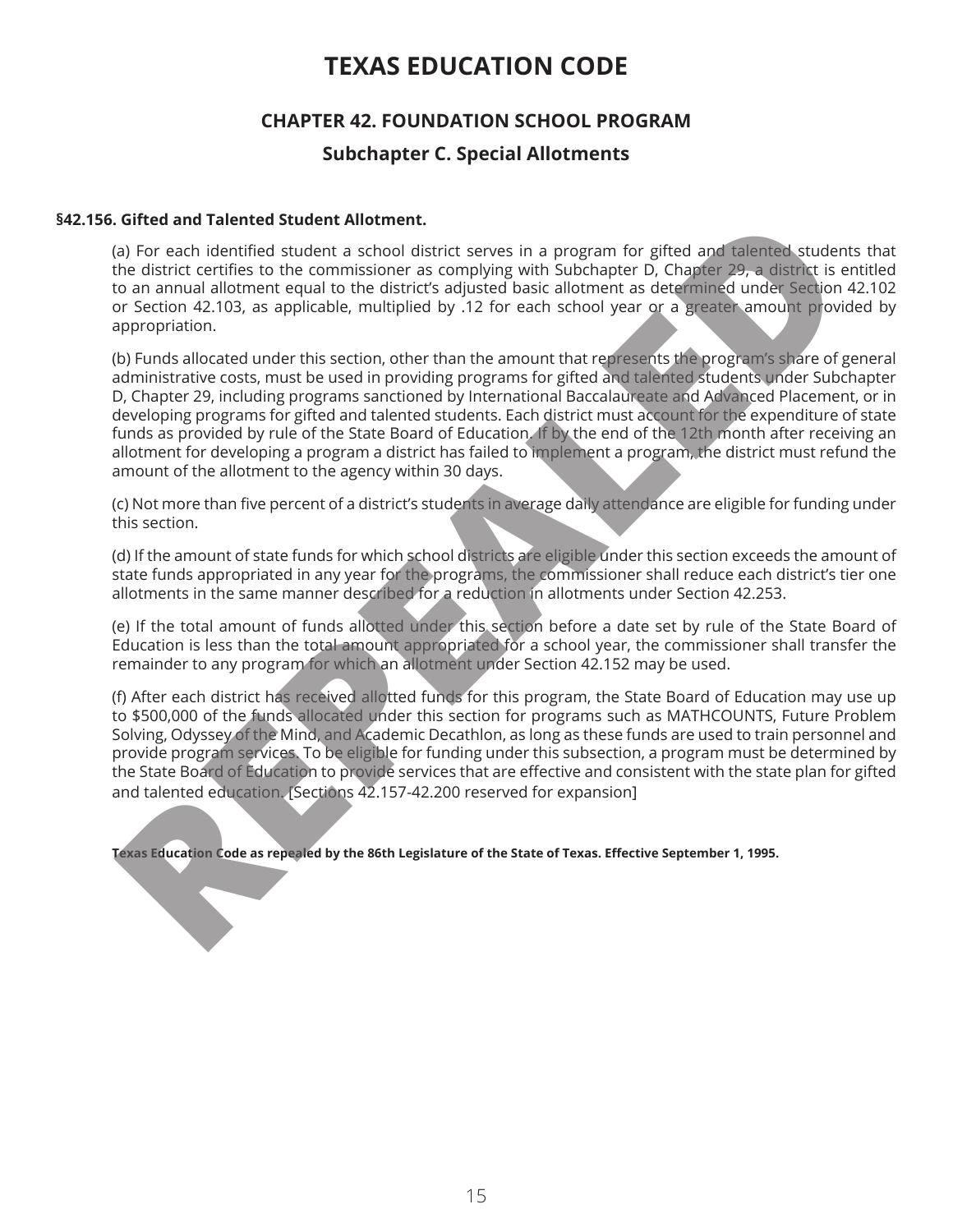# **TEXAS ADMINISTRATIVE CODE**

# **Title 19, Part II Chapter 89. Adaptations for Special Populations**

# **Subchapter A. Gifted/Talented Education**

### **§89.1 Student Assessment.**

School districts shall develop written policies on student identification that are approved by the local board of trustees and disseminated to parents. The policies must:

(1) include provisions for ongoing screening and selection of students who perform or show potential for performing at remarkably high levels of accomplishment in the areas defined in the Texas Education Code, §29.121;

(2) include assessment measures collected from multiple sources according to each area defined in The Texas State Plan for the Education of Gifted/Talented Students;

(3) include data and procedures designed to ensure that students from all populations in the district have access to assessment and, if identified, services for the gifted/ talented program;

(4) provide for final selection of students to be made by a committee of at least three local district educators who have received training in the nature and needs of gifted students; and

(5) include provisions regarding furloughs, reassessment, exiting of students from program services, transfer of students, and appeals of district decisions regarding program placement.

#### **Source: The provisions of the §89.1 adopted to be effective September 1, 1996, 21 TexReg 5690.**

#### **§89.2 Professional Development.**

School districts shall ensure that:

(1) prior to assignment in the program, teachers who provide instruction and services that are a part of the program for gifted students have a minimum of 30 hours of staff development that includes nature and needs of gifted/talented students, assessing student needs, and curriculum and instruction for gifted students;

(2) teachers without training required in paragraph (1) of this section who provide instruction and services that are part of the gifted/talented program must complete the 30-hour training requirement within one semester;

(3) teachers who provide instruction and services that are a part of the program for gifted students receive a minimum of six hours annually of professional development in gifted education; and

(4) administrators and counselors who have authority for program decisions have a minimum of six hours of professional development that includes nature and needs of gifted/talented students and program options.

#### **Source: The provisions of this §89.2 adopted to be effective September 1, 1996, 21 TexReg 5690; amended to be effective February 13, 2000, 25 TexReg 776.**

#### **§89.3 Student Services.**

School districts shall provide an array of learning opportunities for gifted/talented students in kindergarten through grade 12 and shall inform parents of the opportunities. Options must include:

(1) instructional and organizational patterns that enable identified students to work together as a group, to work with other students, and to work independently;

(2) a continuum of learning experiences that leads to the development of advanced-level products and performances;

(3) in-school and, when possible, out-of-school options relevant to the student's area(s) of strength that are available during the entire school year; and

(4) opportunities to accelerate in areas of strength.

#### **Source: The provisions of this §89.3 adopted to be effective September 1, 1996, 21 TexReg 5690.**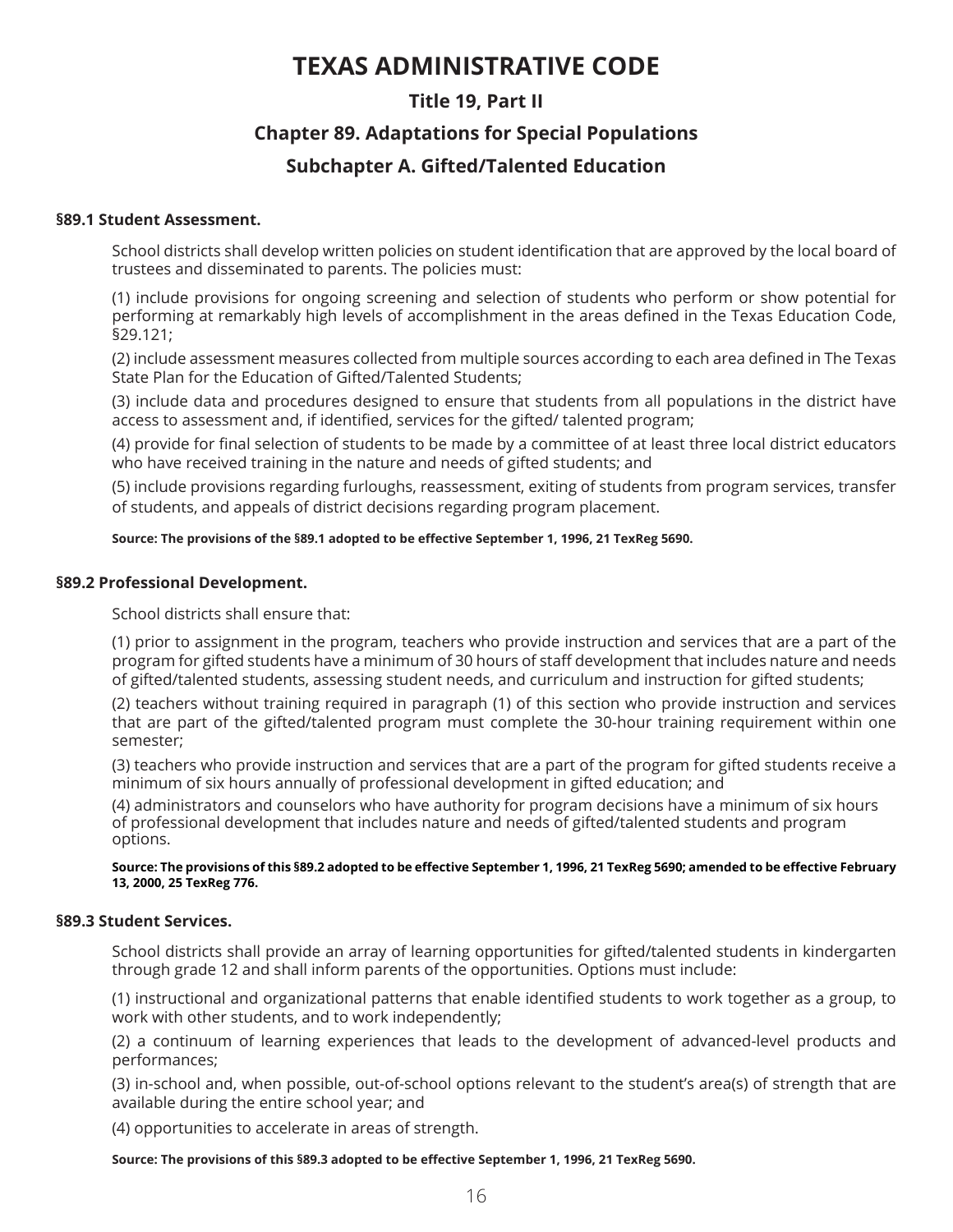#### **§89.4 Fiscal Responsibility.**

Repealed. Please see §105.11 below.

**Source: The provisions of this §89.4 repealed to be effective May 23, 2011, 36 TexReg 3187.** 

#### **§89.5 Program Accountability.**

School districts shall ensure that student assessment and services for gifted/talented students comply with accountability standards defined in the *Texas State Plan for the Education of the Gifted/Talented*.

**Source: The provisions of this §89.5 adopted to be effective September 1, 1996, 21 TexReg 5690.** 

#### **§105.11. Maximum Allowable Indirect Cost.**

No more than 48% of each school district's Foundation School Program (FSP) special allotments under the Texas Education Code, Chapter 42, Subchapter C, may be expended for indirect costs related to the following programs: compensatory education, bilingual education and special language programs, and special education. No more than 45% of each school district's FSP special allotments under the Texas Education Code, Chapter 42, Subchapter C, may be expended for indirect costs related to gifted and talented education programs. No more than 42% of each school district's FSP special allotments under the Texas Education Code, Chapter 42, Subchapter C, may be expended for indirect costs related to career and technical education programs. Indirect costs may be attributed to the following expenditure function codes: 34—Student Transportation; 41—General Administration; 81—Facilities Acquisition and Construction; and the Function 90 series of the general fund, as defined in the Texas Education Agency publication, Financial Accountability System Resource Guide.

(b) For the 2012–2013 school year and each year thereafter, a school district may choose to use a greater indirect cost allotment under the Texas Education Code, §§ 42.151, 42.153, 42.154, and 42.156, to the extent the school district receives less funding per weighted student in state and local maintenance and operations revenue than in the 2011–2012 school year. The commissioner of education shall develop a methodology for a school district to make a determination under this section and may require any information necessary to implement this subsection. The commissioner's methodology must limit the percentage increase in allowable indirect cost to no more than the percentage decrease in state and local maintenance and operations revenue from the 2011–2012 school year.

**Source: The provisions of this §105.11 adopted to be effective September 1, 1996, 21 TexReg 5710; amended to be effective December 5, 2004, 29 TexReg 11347; amended to be effective December 31, 2009, 34 TexReg 9439; amended to be effective December 26, 2011, 36 TexReg 8825.**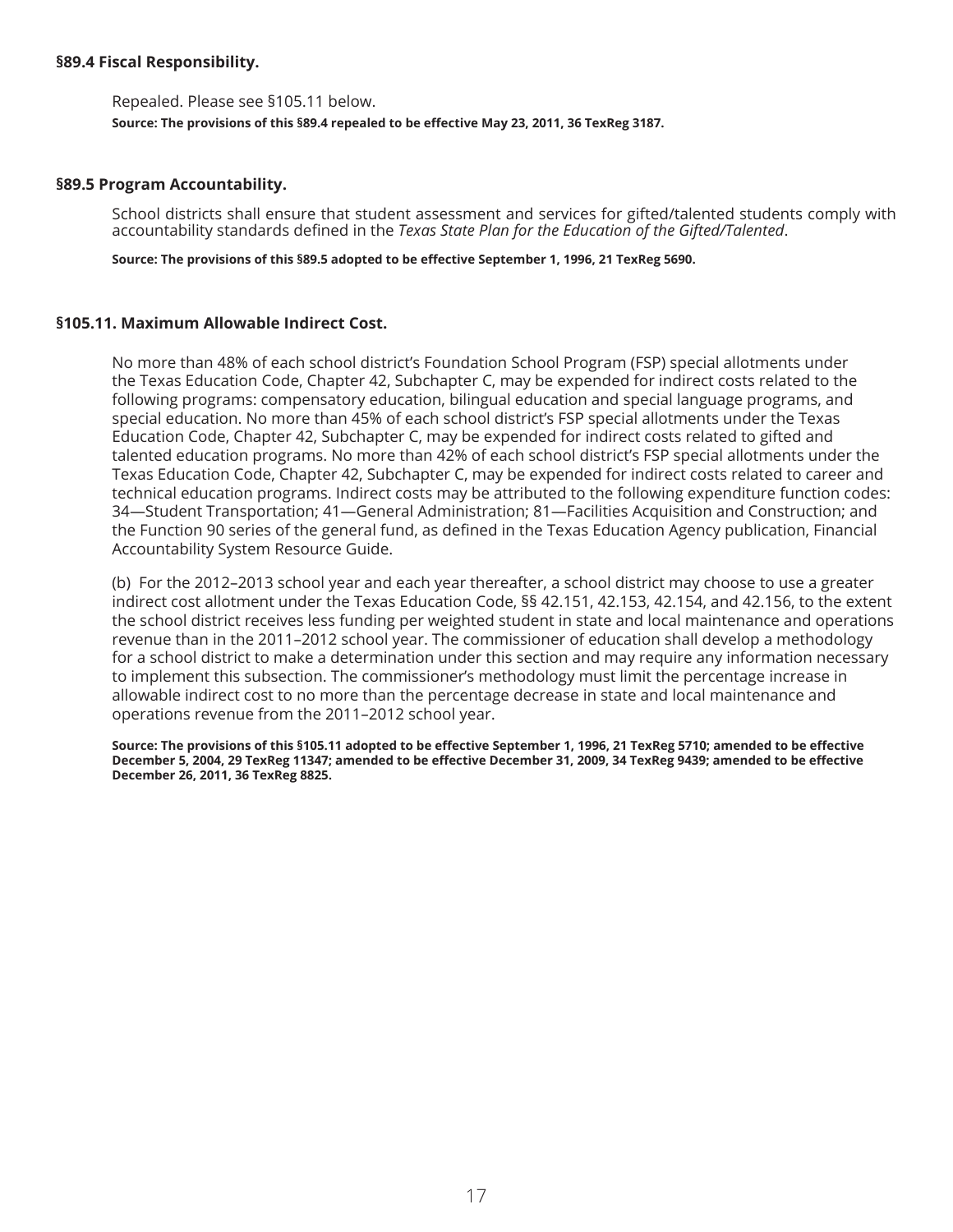| <b>Term</b>                              | <b>Definition</b>                                                                                                                                                                                                                                                                                                                                                                                                                                 |
|------------------------------------------|---------------------------------------------------------------------------------------------------------------------------------------------------------------------------------------------------------------------------------------------------------------------------------------------------------------------------------------------------------------------------------------------------------------------------------------------------|
| <b>Acceleration</b>                      | Acceleration is an academic intervention that matches<br>the level, complexity, and pace of the curriculum with the<br>readiness and motivation of the student. It involves mastering<br>knowledge and skills at a rate faster or at an age earlier than<br>the norm.                                                                                                                                                                             |
|                                          | From A Nation Deceived—Colangelo, N., Assouline, S., &<br>Gross, M. U. M. (2004). A nation deceived: How schools hold<br>back America's brightest students (Vol. 1). Iowa City: University<br>of Iowa, Connie Belin & Jacqueline N. Blank International<br>Center for Gifted Education and Talent Development                                                                                                                                     |
| <b>Area of Giftedness</b>                | the specific set of abilities in which a student performs or<br>shows potential to perform at a remarkably high level of<br>accomplishment                                                                                                                                                                                                                                                                                                        |
| <b>Array of Learning Experiences</b>     | a menu of challenging activities or opportunities that fit the<br>unique interests and abilities of advanced-level students                                                                                                                                                                                                                                                                                                                       |
| <b>Artistically Gifted</b>               | possessing outstanding ability in the visual and/or performing<br>arts                                                                                                                                                                                                                                                                                                                                                                            |
| <b>Complexity</b>                        | extension of content in, between, and across disciplines<br>through the study of themes, problems, and issues; seeing<br>relationships between and among ideas in/within the topic,<br>discipline, and disciplines; examining relationships in,<br>between, and across disciplines over time and from multiple<br>points of view                                                                                                                  |
| <b>Concurrent Enrollment</b>             | the practice of enrolling in a college or university to earn<br>college or university credit while in high school                                                                                                                                                                                                                                                                                                                                 |
| <b>Continuum of Learning Experiences</b> | articulated intellectual, artistic, creative, and/or leadership<br>activities and opportunities that build upon one another each<br>year a student is in school                                                                                                                                                                                                                                                                                   |
| <b>Creatively Gifted</b>                 | possessing outstanding imagination, thinking ability,<br>innovative or creative reasoning ability, ability in problem<br>solving, and/or high attainment in original or creative thinking                                                                                                                                                                                                                                                         |
| <b>Credit by Exam (CBE)</b>              | method in which a student may receive credit for a subject/<br>course or accelerate through a grade by taking one or more<br>exams                                                                                                                                                                                                                                                                                                                |
| <b>Depth</b>                             | exploration of content within a discipline to include<br>analyzing from the concrete to the abstract, the familiar<br>to the unfamiliar, the known to the unknown; exploring<br>the discipline by going beyond facts and concepts into<br>generalizations, principles, theories, laws; investigating the<br>layers of experience within a discipline through details,<br>patterns, trends, unanswered questions, and/or ethical<br>considerations |
| <b>Differentiation</b>                   | modification of curriculum and instruction according to<br>content, pacing, process, and/or product to meet unique<br>student needs in the classroom                                                                                                                                                                                                                                                                                              |
| <b>Diversity</b>                         | the presence of difference between individuals and among<br>groups including but not limited to age, socioeconomics,<br>education, race and ethnicity, gender, sexual orientation,<br>culture, and religious beliefs                                                                                                                                                                                                                              |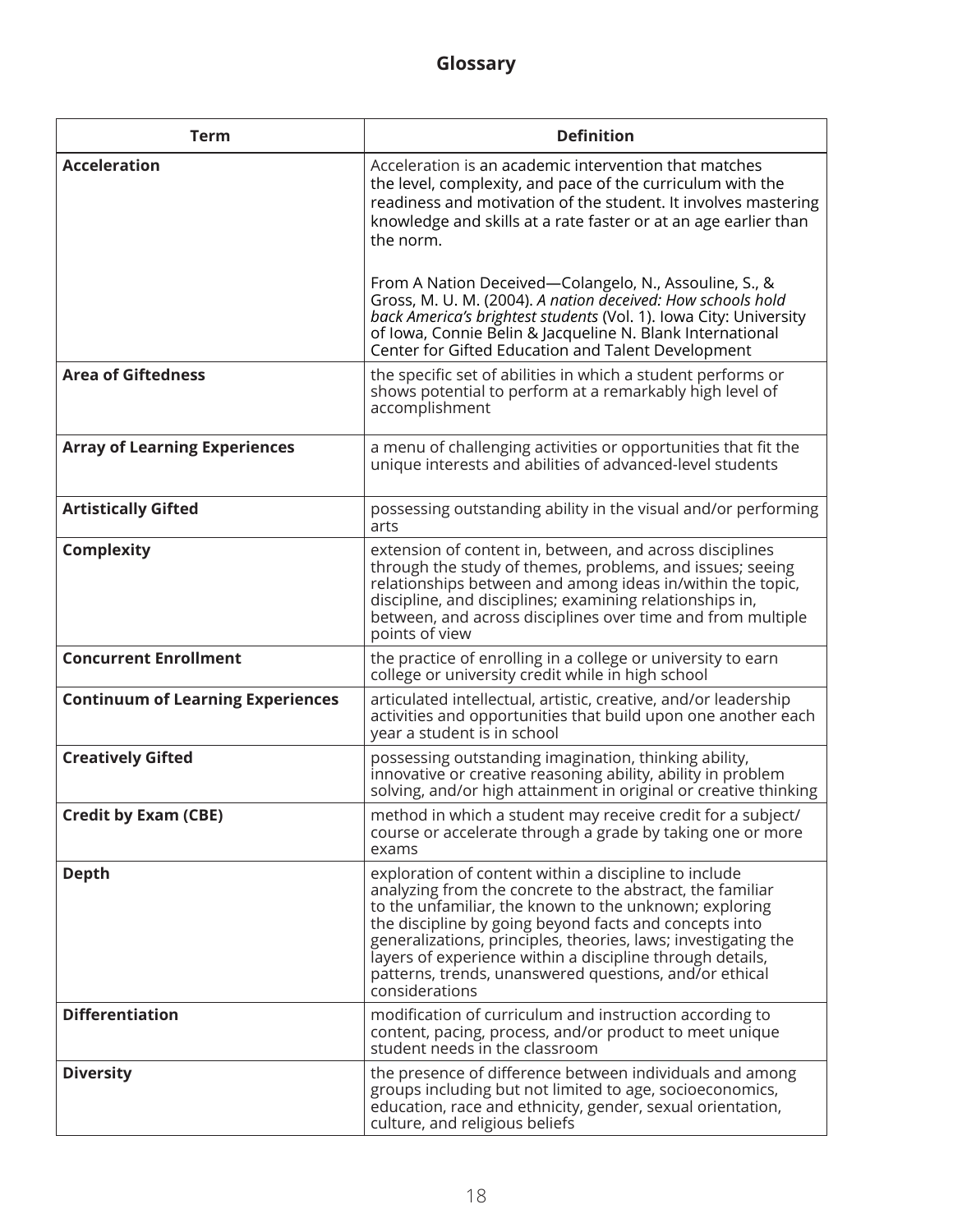| <b>Term</b>                                          | <b>Definition</b>                                                                                                                                                                                                                                                                                                                                                                                                                                                                                                       |
|------------------------------------------------------|-------------------------------------------------------------------------------------------------------------------------------------------------------------------------------------------------------------------------------------------------------------------------------------------------------------------------------------------------------------------------------------------------------------------------------------------------------------------------------------------------------------------------|
| <b>Dual Credit</b>                                   | an opportunity for a student to earn high school credit for<br>successful completion of a college course                                                                                                                                                                                                                                                                                                                                                                                                                |
| <b>Flexible Pacing</b>                               | Flexible pacing is defined as placing students at an<br>appropriate instructional level and allowing them to move<br>forward in the curriculum as they master content and skills.<br>Flexible pacing is achieved by such methods as continuous<br>progress, compacted course, advanced level courses, grade<br>skipping, early entrance, concurrent or dual enrollment, and<br>credit by examination.                                                                                                                   |
| <b>Foundation Curricular Areas</b>                   | English language arts/reading, mathematics, science, and<br>social studies                                                                                                                                                                                                                                                                                                                                                                                                                                              |
| <b>Furlough</b>                                      | a leave of absence from program services                                                                                                                                                                                                                                                                                                                                                                                                                                                                                |
| <b>Gifted in Leadership</b>                          | possessing the natural ability to influence others; possessing<br>skills in interpersonal relationships demonstrated, for<br>example, by outstanding ability in such activities as student<br>government                                                                                                                                                                                                                                                                                                                |
| <b>Gifted in Specific Academic Fields</b>            | possessing superior ability or potential in a specific course of<br>study such as English language arts/reading, mathematics,<br>science, or social studies                                                                                                                                                                                                                                                                                                                                                             |
| <b>Gifted/Talented Services</b>                      | services and activities not ordinarily provided by the school<br>that are specifically designed to fully develop the capabilities<br>of students who give evidence of high achievement or<br>capability in areas such as intellectual, creative, artistic, or<br>leadership capacity                                                                                                                                                                                                                                    |
| <b>Independent Study</b>                             | self-directed learning strategy where the teacher acts as<br>guide or facilitator, and the student plays a more active role in<br>designing and managing his or her own learning                                                                                                                                                                                                                                                                                                                                        |
| <b>Intellectually Gifted</b>                         | possessing superior intelligence, with potential or<br>demonstrated accomplishments in several fields of study;<br>ability to perform complex mental tasks                                                                                                                                                                                                                                                                                                                                                              |
| <b>Mentor</b>                                        | an individual who shares his or her expertise with a student<br>of similar career or field-of-study aspirations                                                                                                                                                                                                                                                                                                                                                                                                         |
| <b>Qualitative Measures</b>                          | performance indicators that cannot be recorded numerically<br>and that include observations, anecdotal records, checklists,<br>interviews, student products, performances, etc.                                                                                                                                                                                                                                                                                                                                         |
| <b>Quantitative Measures</b>                         | performance indicators that can be expressed in terms of<br>definite numbers or amounts such as scores on achievement<br>tests                                                                                                                                                                                                                                                                                                                                                                                          |
| <b>Texas Performance Standards Project</b><br>(TPSP) | statewide standards and assessment system which includes<br>instructional materials designed to provide assistance as<br>districts achieve the state goal for gifted/talented students<br>(complete information at http://www.texaspsp.org/)                                                                                                                                                                                                                                                                            |
| <b>Twice-Exceptional</b>                             | A "twice-exceptional learner" is a child or youth who performs<br>at-or shows the potential for performing at-a remarkably<br>high level of accomplishment when compared to others of<br>the same age, experience, or environment and who:<br>1. exhibits high performance capability in an intellectual,<br>creative, or artistic area;<br>possesses an unusual capacity for leadership; or<br>2.<br>3. excels in a specific academic field (TEC 29.121)<br>and who also gives evidence of one or more disabilities as |
|                                                      | defined by federal or state eligibility criteria.                                                                                                                                                                                                                                                                                                                                                                                                                                                                       |